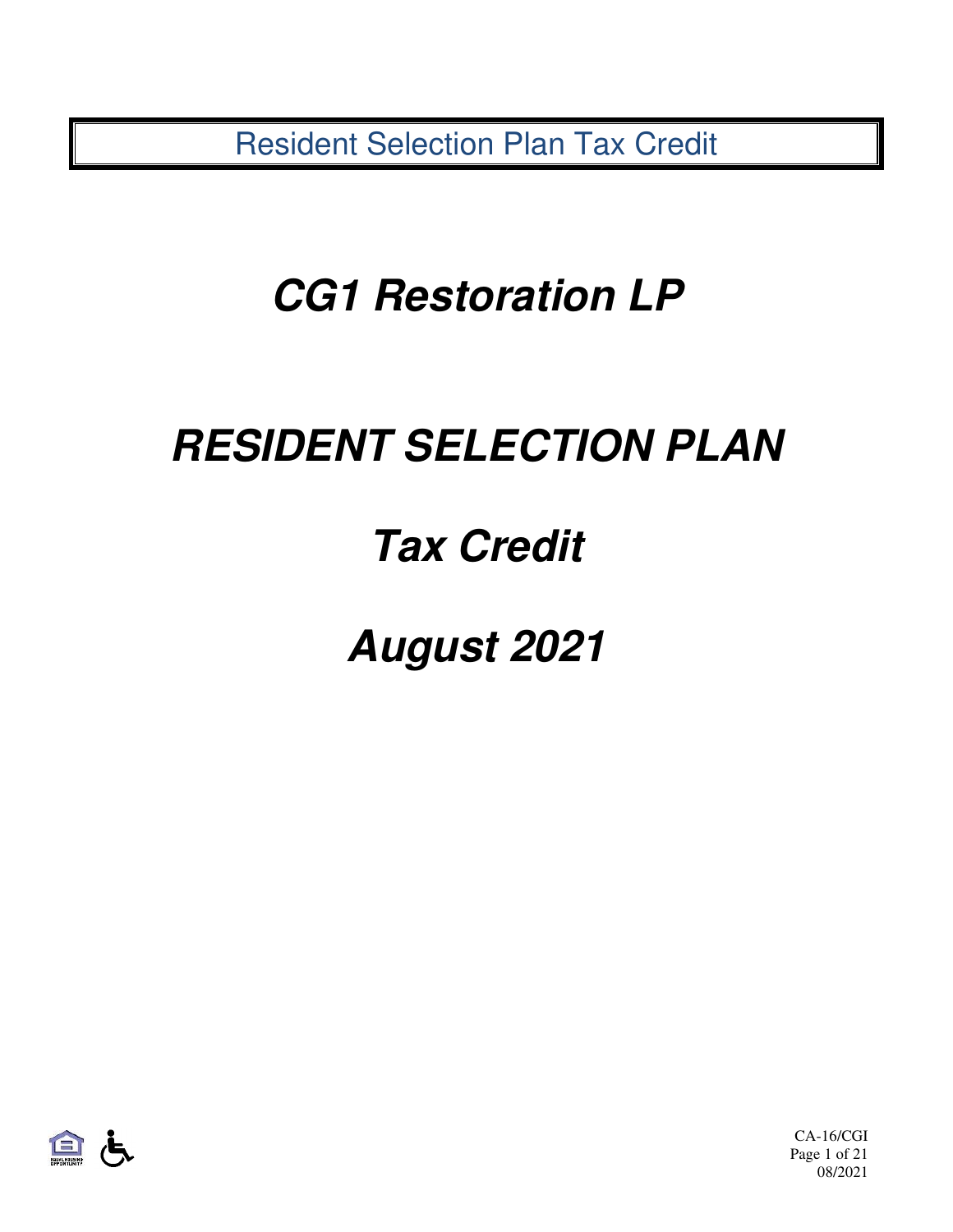# **PROPERTY INFORMATION**

| <b>Property Name</b>         | Culpepper Garden I                            |
|------------------------------|-----------------------------------------------|
| <b>Property Contact Name</b> | Paul Timpane, Director of Property Operations |
| Address                      | 4435 North Pershing Drive                     |
| City, State, Zip             | Arlington VA 22203                            |
| Phone                        | 703-528-0162                                  |
| Fax                          | 703-524-3671                                  |
| Email                        | ptimpane@culpeppergarden.org                  |
| TTY/TTD/Audio Relay          | Virginia Relay 1-800-828-1120                 |

## **PURPOSE OF THE RESIDENT SELECTION PLAN**

The resident selection plan helps to ensure that residents are selected for occupancy in accordance with the Department of Housing and Urban Development (HUD), Virginia Housing (VH) requirements and established management policies. Please contact the Rental Office if you need help understanding this document.

**CG1 Restoration LP** resident selection plan is in accordance with HUD policy with regard to application eligibility and admissions **(4350.3 Rev. 1), Change 4**.

## **ELIGIBLE POPULATION**

CG1 Restoration LP was designed to meet the needs of the elderly, age 62 or older. In order to be eligible for housing at this property, the head of household or spouse must be 62 years of age or older. An applicant must meet the low-income housing tax credit eligibility requirements.

 An applicant can be rejected if Applicant does not meet the HUD definition of Elderly Family: "Families of two or more persons, the head of which (or his or her spouse) is 62 years of age or older."

## **APPLYING FOR HOUSING**

Applications are received by mail or in person in the rental office 9:00a-3:00p Monday through Friday. CG1 Restoration LP shall accommodate persons with disabilities who, as a result of their disabilities, cannot mail or deliver their application in person. CG1 Restoration LP evaluates all applications to determine eligibility for residency.

Based on federal regulations, the owner may not admit ineligible applicants. In the selection of applicants for admission, Eligibility Criteria has been established in accordance with HUD,

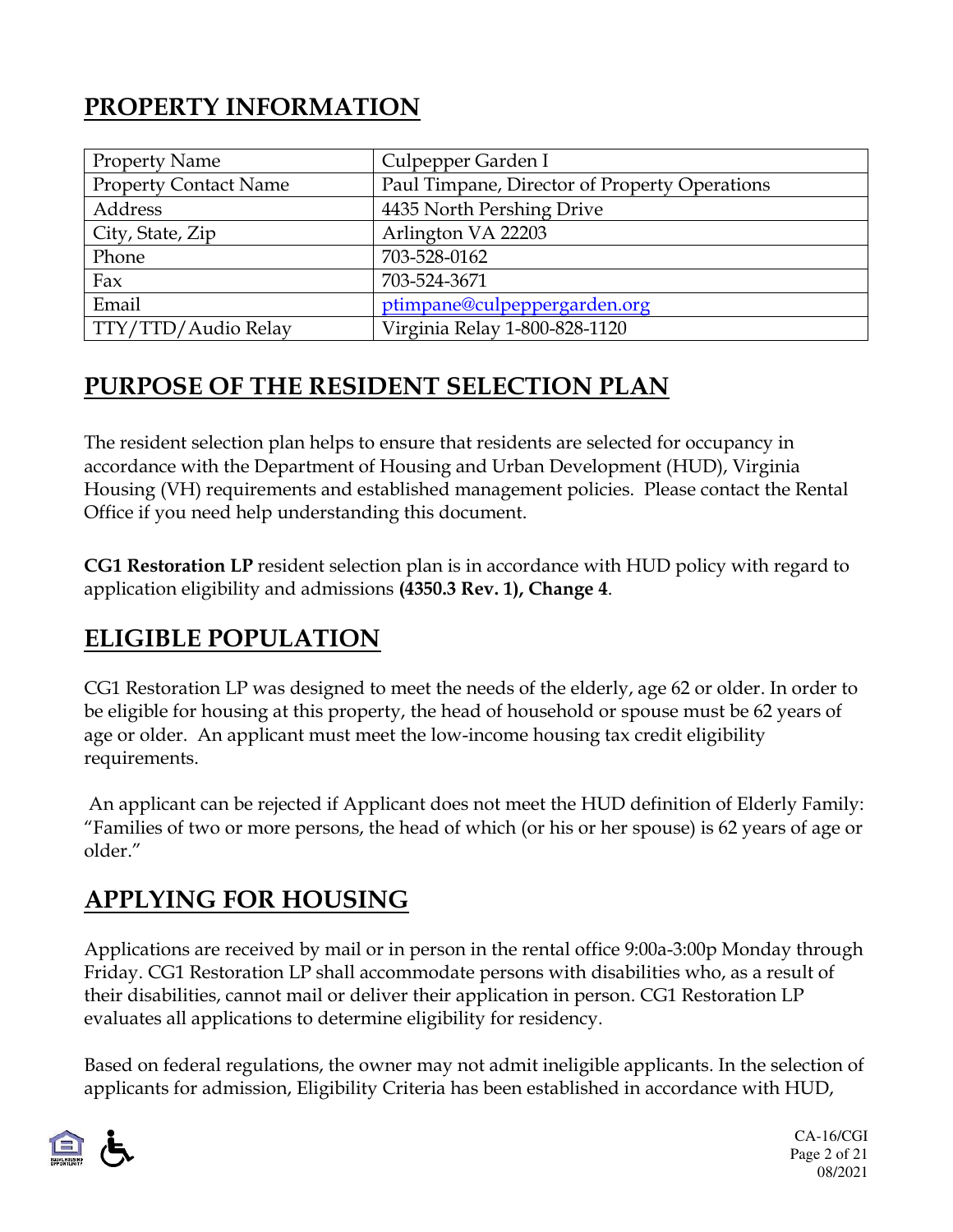VH, and other applicable Federal, State, and County guidelines. All information reported by the household is subject to verification.

Any application, including applications from a spouse or any person(s) over the age of 18 planning to move in with an existing household, may be rejected for any failure to meet the eligibility requirements imposed by HUD, or by applicable federal and state laws and any rules, regulations, and requirements promulgated thereunder. This includes verification of income for purposes of determining eligibility for the applicable housing programs.

All adult members of a household must sign consent forms and, as necessary, verification documents, so that the owner/agent can verify sources of household income and household size. If the applicant or any adult member of the applicant's household does not sign and submit the consent forms as required in 24 CFR 5.230, the owner must deny tenancy.

The owner/agent shall obtain verifications in compliance with requirements set forth in the HUD Handbook 4350.3, Rev. 1, Change 4. If at any time during the verification process the information obtained does not meet eligibility standards, the applicant will be rejected.

This policy applies to live-in aides as well. Owner established screening criteria will also be applied to live-in aides, except for the criterion regarding credit performance or the ability to pay rent on time because live-in aides are not responsible for rental payments. However, livein aides must meet other screening criteria established by the owner. Income and/or allowances received by live-in aides will not be considered.

### **BUSINESS RELATIONSHIP**

The relationship between the owner/agent and a resident or applicant is a business relationship. Professional, courteous behavior is expected from all parties (the resident/applicant, property staff, resident's family members or other visitors of the resident). The owner/agent reserves the right to refuse rental to anyone who is verbally abusive, swears, is disrespectful, makes threats, uses discriminatory language, appears intoxicated or under the influence of alcohol or drugs, is argumentative, or in general displays behavior, at any time, which causes the owner/agent or Management to believe a positive business relationship is unattainable.

Property staff is not permitted to accept money, gifts, services, or favors connected with the application process or associated with any aspect of residency on this property. If property staff solicits any mandatory payment, not associated with the lease, the resident or applicant should immediately report this to the owner/agent.



CA-16/CGI Page 3 of 21 08/2021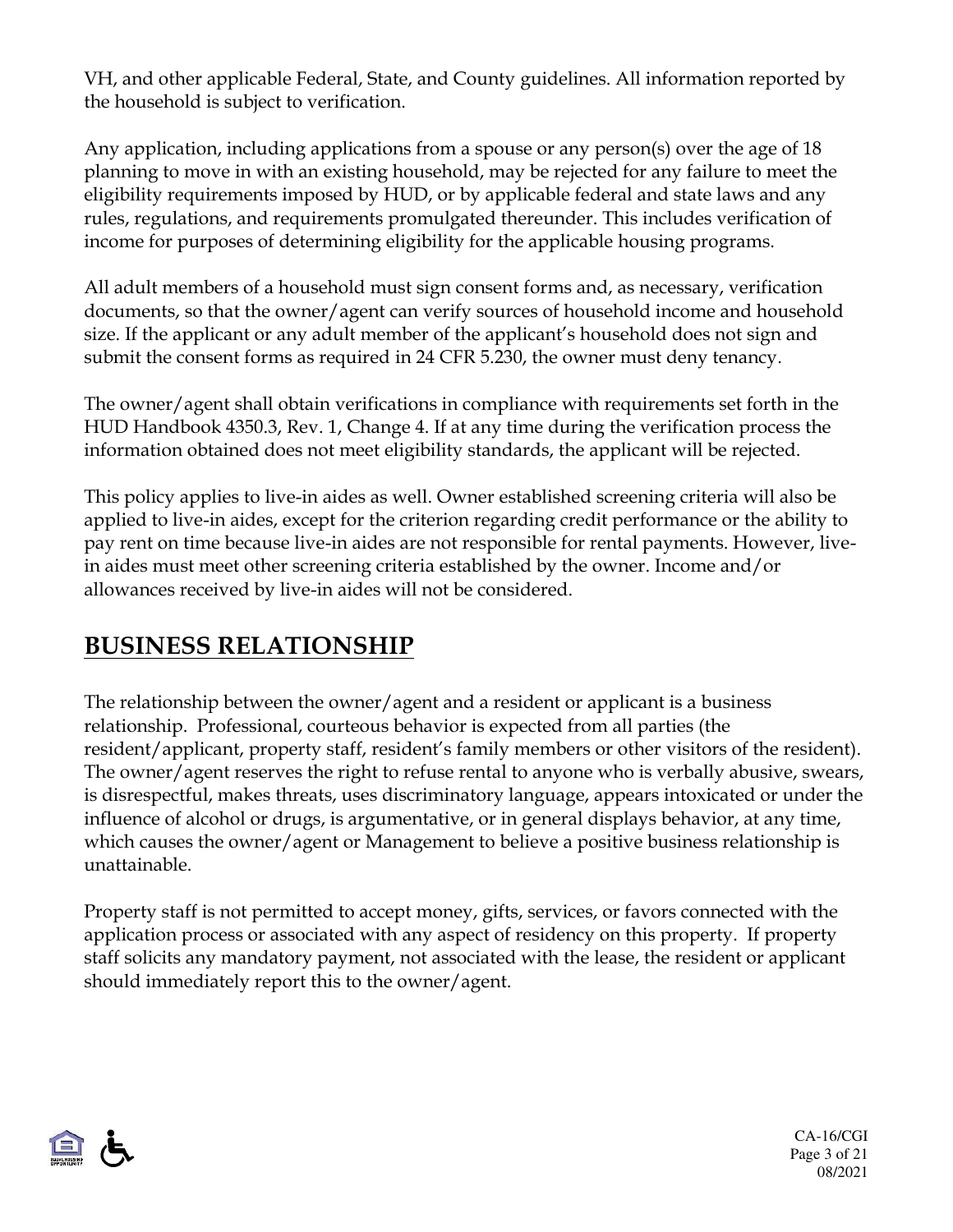## **PRIVACY POLICY**

In accordance with the Federal Privacy Act of 1974, CG1 Restoration LP will guard the privacy of individual records maintained at the property. Resident's personal information will not be shared without obtaining prior consent in writing from the resident.

#### **EQUAL HOUSING OPPORTUNITY**

CG1 Restoration LP does not discriminate on the basis of handicapped status in the admission or access to or treatment or employment in its federally assisted programs and activities. Occupancy at CG1 Restoration LP apartments is open to all persons meeting the criteria for eligibility, regardless of race, color, religion, sex, sexual orientation, gender identity, handicap, elderliness, familial status, or national origin. CG1 Restoration LP complies with Section 504 of the Rehabilitation Act of 1973, the Fair Housing Act Amendments of 1988, and Title VI of the Civil Rights Act of 1964.

Management will not:

- Refuse to rent or negotiate for rental of a dwelling based on race, color, religion, sex, sexual orientation, gender identity, national origin, handicap, elderliness, or familial status.
- Engage in activities that steer potential residents away from or toward particular units by words or actions.
- Make housing units and related services unavailable to any potential residents.
- Purposely provide false information to applicants about the availability of units that limit the living options of prospective residents.
- Deny or limit services based on race, color, religion, sex, sexual orientation, gender identity, handicap, elderliness, national origin, or familial status.

Management will market available units in a non-discriminatory manner.

The owner/agent will seek to identify and eliminate situations or procedures that create a barrier to equal housing opportunities for all. In accordance with Section 504, the owner/agent will make reasonable accommodations or modifications for individuals with handicaps or disabilities (applicants or residents).

*The Final Rule – Equal Access to Housing in HUD programs Regardless of Sexual Orientation or Gender Identity is intended to ensure that housing across HUD programs is open to all eligible individuals and families regardless of actual or perceived sexual orientation, gender identity, or marital status.* 

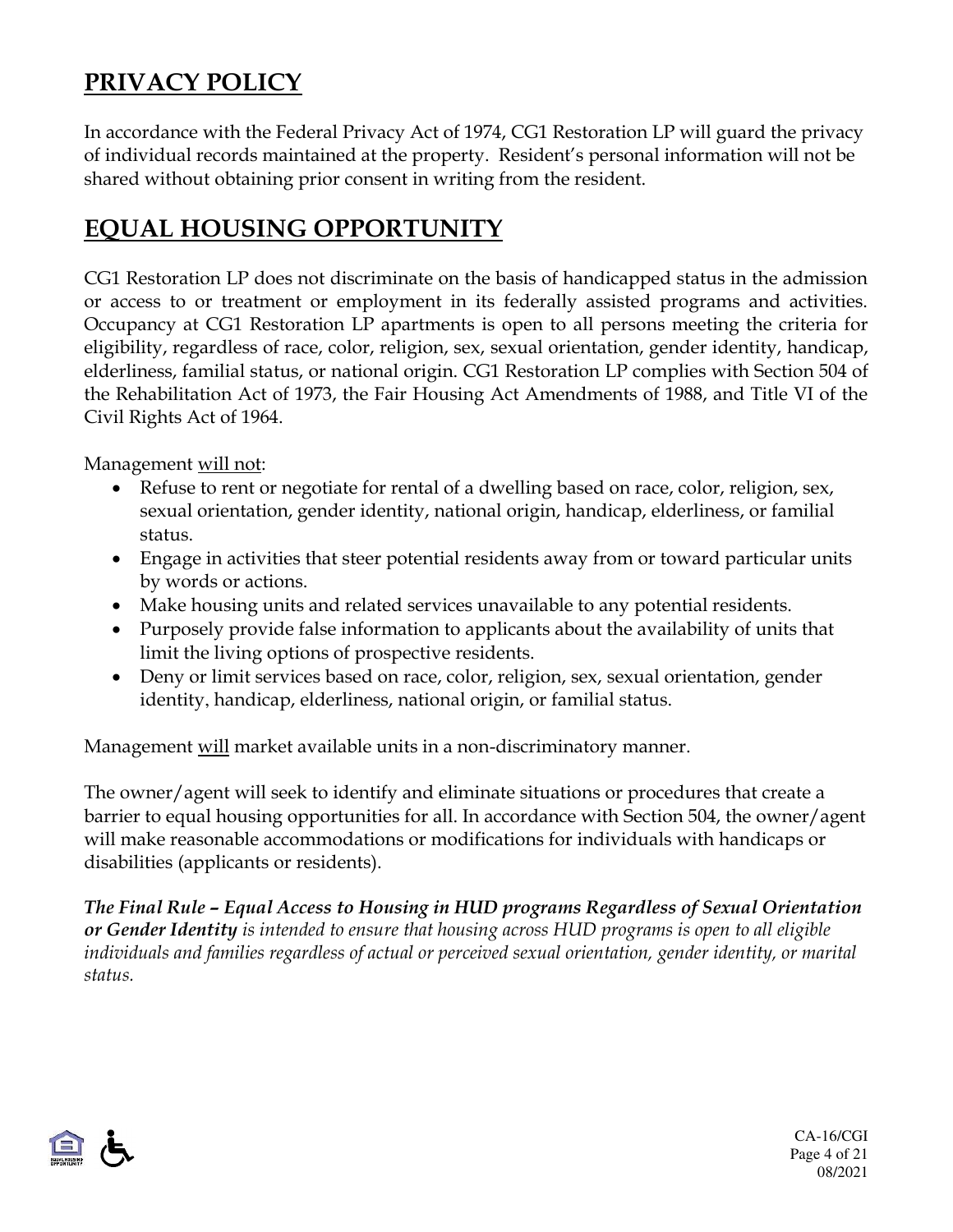## **OCCUPANCY STANDARDS**

It is the goal and responsibility of CG1 Restoration LP to provide decent, safe, and sanitary housing to all residents. In order to provide said housing, occupancy standards have been established. During the application process, applicants may choose from available units and select the size, floor and type (standard or special design features of an accessible unit) of the unit they would prefer. A maximum of two (2) persons per bedroom has been applied at CG1 Restoration LP unless the configuration of or size of the bedrooms in the apartment, in the opinion of management, justifies a different occupancy limitation for a particular apartment. A single person may not be provided a housing unit with two bedrooms unless the person has a verifiable disability and needs a larger unit. The need for a live –in aide will be considered when counting family members.

| Unit Size   | Minimum of | Maximum of |
|-------------|------------|------------|
| Efficiency  | 1 person   | 1 persons  |
| One Bedroom | 1 person   | 2 persons  |
| Two Bedroom | 2 persons  | 3 persons  |

### **RENTAL ASSISTANCE**

Applicants may apply for rental assistance, unless the County has closed its waiting list, for this property through Arlington County (Rental Assistance Demonstration Voucher, Housing Grants, or Housing Choice Vouchers) or through Fairfax County (Tenant Protection Voucher). The rent paid by residents eligible for rental assistance (based on availability) is based upon household income. The resident will be required to provide information according to the County to recertify income, assets, and eligible medical expenses in order to continue to participate in the rental assistance program.

### **CONTRACT RENT SCHEDULE**

| Rental Assistance Demonstration (RAD) Efficiency | \$1,500 |
|--------------------------------------------------|---------|
| Low Income Housing Tax Credit (LIHTC) Efficiency | \$1,354 |
| <b>LIHTC One Bedroom</b>                         | \$1,451 |
| <b>LIHTC Two Bedroom</b>                         | \$1,741 |
| Tenant Protection Voucher (TPV) Efficiency       | \$1,652 |
| TPV One Bedroom                                  | \$1,782 |
| TPV Two Bedroom                                  | \$2,130 |
|                                                  |         |

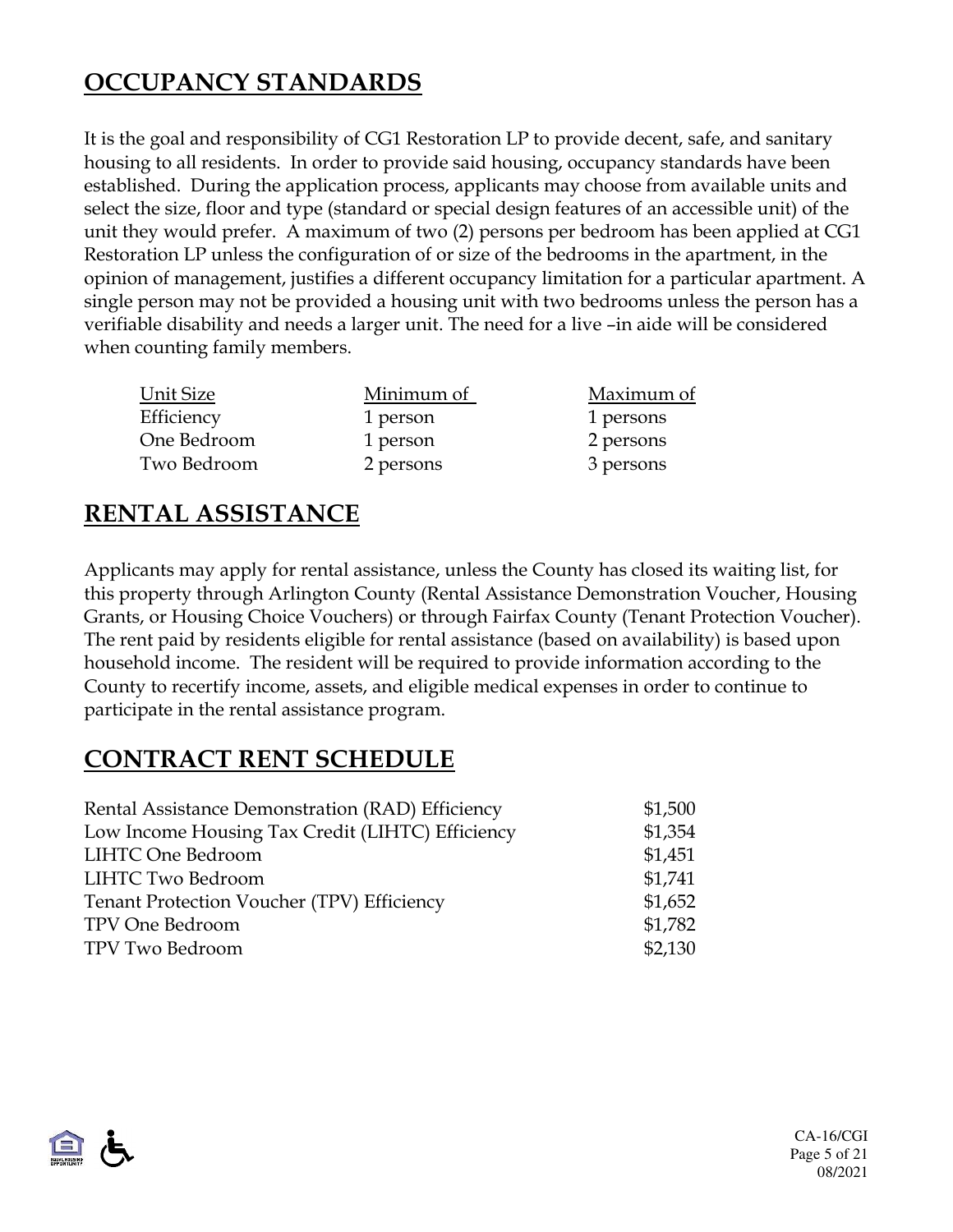## **CERTIFICATIONS FOR LOW INCOME HOUSING TAX CREDIT PROGRAM (LIHTC)**

CG1 Restoration LP residents are required to complete a certification at move-in and recertification of household income and composition at least annually. Residents are required to submit information requested by Management that is required in order to complete the recertification. Residents must sign consent forms related to income, assets, family composition, and other HUD or VH required consent forms. Management is required to obtain third party verification of reported household income, the value of household assets, and other factors that determine eligibility for the LIHTC program.

# **PROGRAM ELIGIBILITY REQUIREMENTS**

Applicants and residents must meet the following requirements to be eligible for occupancy and housing assistance.

1. The household's annual income must not exceed the Low Income Housing Tax Credit Program income limits. The applicable income limits are posted in the rental office. The household's income at admission must not exceed the following limit set by HUD:

#### **1 Person \$52,920, 2 Persons \$60,480, or 3 persons \$68,040 (as of April 1, 2020; subject to change in accordance with the income limits published by HUD annually).**

In order to qualify for rental assistance, the household's income must not exceed the income limit requirements of the applicable available rental assistance program.

2. All adults in each applicant family must sign HUD Forms 9887 and 9887A Authorization for Release of Information and other required consent and verification documents when applying for housing and annually thereafter.

- 3. The unit for which the family is applying must be the family's only residence.
- 4. Only US citizens or eligible non-citizens are eligible for housing.
- 5. An applicant must agree to pay the rent required by the program.
- 6. All information provided by the family is subject to verification.
- 7. The head of household must be 62 years of age or older.

#### **Citizenship**

Applicants who are not U.S. citizens or eligible non-citizens are not eligible for subsidy. All members in the applicant's household must provide a declaration of U.S. citizenship or appropriate documentation of eligible non-citizen status through the Immigration and Naturalization Service. This documentation must be provided before the household will be allowed to occupy an apartment, unless this procedure has not been completed due to a delay caused by the property. Requests for temporary deferral will be handled according to guidelines set forth in the HUD Handbook 4350.3, Rev. 1, Change 4.



CA-16/CGI Page 6 of 21 08/2021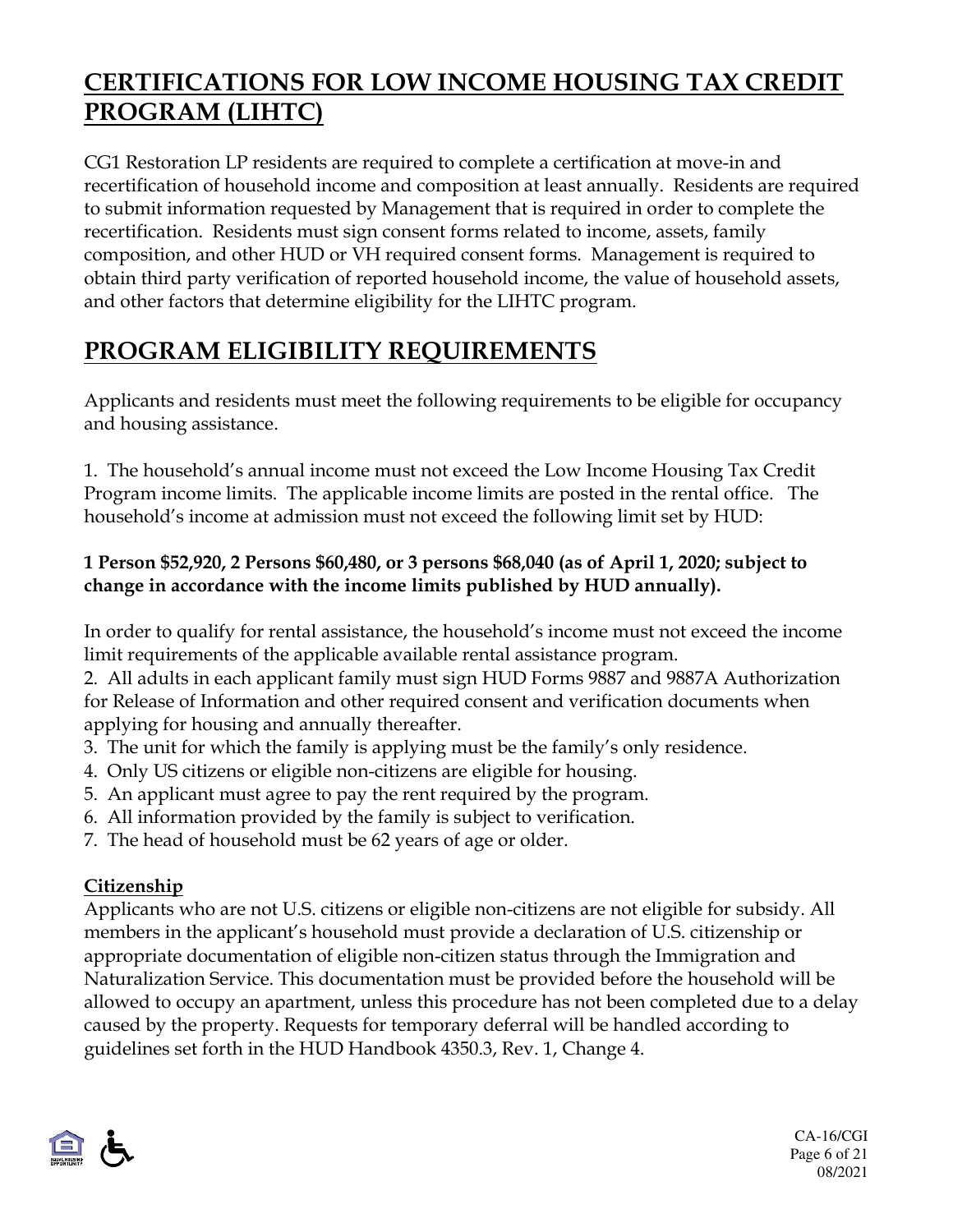Verification of eligible non-citizenship status will be obtained through the SAVE-ASVI database, the Department of Homeland Security (DHS) automated system.

#### **Social Security Number**

 All household members receiving assistance or applying to receive assistance will be required to provide a Social Security Number and adequate documentation necessary to verify that number. This rule applies to all household members including live-in aides, foster children and foster adults. The only exception to this requirement is the rule in 24 CFR 5.216 permitting the owner/agent to accept applicant households that include an applicant family member who is under the age of 6, and who does not yet have a Social Security Number (SSN) assigned to him/her, and was added to the household 6 months or less from the move-in date. If an applicant household with the above composition is housed, the household will have 90 days from the effective date of the move-in certification to provide documentation of the SSN for the child. An additional 90-day period will be granted if the failure to provide documentation is due to circumstances outside the control of the household. An interim recertification must be processed once the household discloses and provides verification of the SSN.

Adequate documentation means a Social Security card issued by the Social Security Administration (SSA) or other acceptable evidence of the SSN such as:

- Original Social Security card
- Driver's license with SSN
- Identification card issued by a federal, state, or local agency, medical insurance provider, or an employer or trade union
- Earnings statements on payroll stubs
- Bank statement
- Form 1099
- Benefit award letter
- Retirement benefit letter
- Life insurance policy
- Court records

Management will reject a document that is not an original document, is the original document but has been altered, mutilated, and not legible or does not appear to be authentic.

For eligibility purposes, applicants do not need to provide verification of a Social Security Number for household members to be placed on the waiting list. However, applicants must provide adequate documentation to verify each Social Security Number for all non-exempt household members before they (1) can be screened, (2) can participate in the eligibility interview, or (3) can be housed.

If all non-exempt household members have not provided verification of their Social Security Numbers at the time a unit becomes available, the next eligible applicant must be offered the available unit.



CA-16/CGI Page 7 of 21 08/2021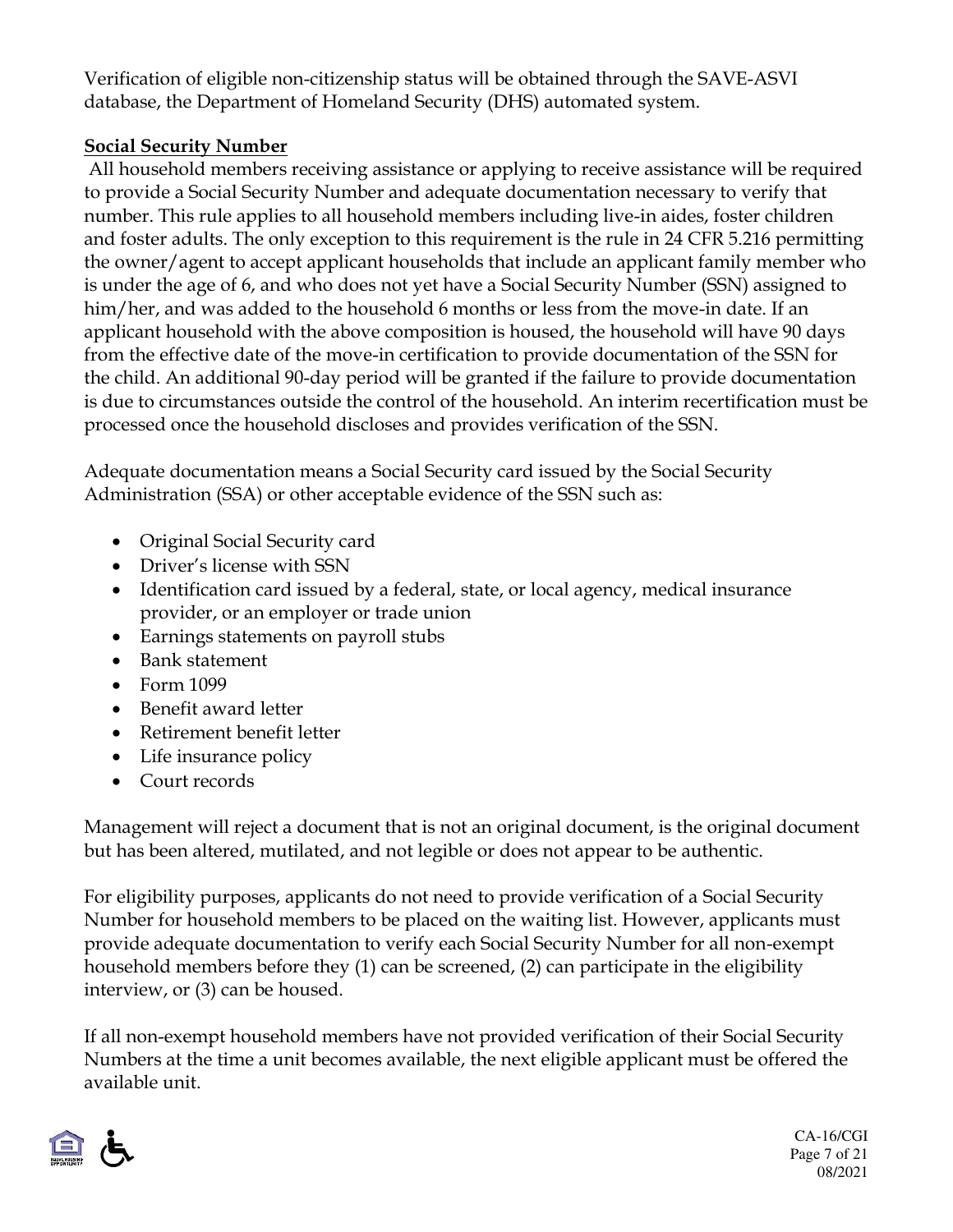- The applicant who has not provided required Social Security Number information for all non-exempt household members has 90 days from the date they are first offered an available unit to disclose/verify the Social Security Numbers.
- During this 90-day period, the applicant may retain their place on the waiting list.
- After 90 days, if the applicant is unable to disclose/verify the Social Security Numbers of all non-exempt household members, the applicant should be determined ineligible and removed from the waiting list.

#### **Exceptions to Disclosure of Social Security Number:**

The Social Security Number requirements do not apply to:

- 1. Individuals who do not contend eligible immigration status.
- 2. Individuals age 62 or older as of January 31, 2010, whose initial determination of eligibility was begun before January 31, 2010.

The Social Security Number provided will be compared to the information recorded in the Social Security Administration database (through HUD's Enterprise Income Verification System) to ensure that the Social Security Number, birth date and last name match. If EIV returns an error that cannot be explained or resolved, assistance and/or tenancy may be terminated and any assistance paid in error must be returned to HUD. If the applicant/ resident deliberately provide an inaccurate Social Security Number, the owner/agent and/or HUD may pursue additional penalties due to attempted fraud.

## **SCREENING/REJECTION CRITERIA**

#### **Rental History**

All applicants will be required to provide a rental history for the past 5 years. Applicants who have home ownership history will be required to prove they made their mortgage payments in a timely manner.

Any application can be rejected for any one (1) of the following:

- Any one (1) report of having "skipped" from previous housing.
- Any one (1) eviction from previous housing.
- Any four (4) repeated late payments of rent or mortgage payments within a twelve (12) month period from current or past housing.
- Any record of disturbances of neighbors, destruction of private or public property by the applicant and/or family.
- Any record of disruptive or dangerous behavior.
- Any unsanitary or hazardous housekeeping.
- Any record of failure to cooperate with applicable recertification procedures.
- Any record of Material Noncompliance breaches of the current or prior lease agreement and/or community rules and regulations.
- Any record of housing assistance terminations based on fraud.

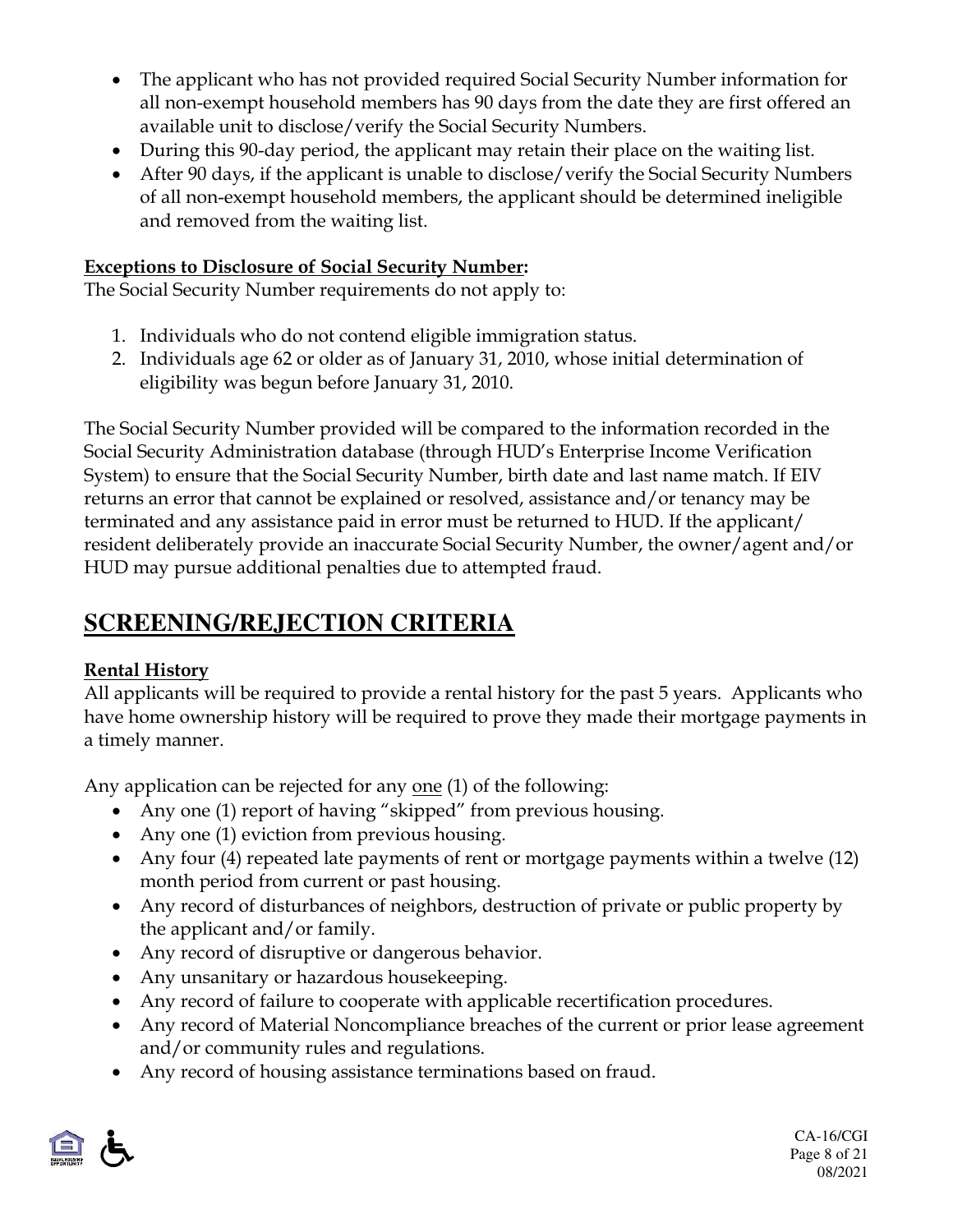#### **Credit History**

Applicants must prove their ability to meet financial obligations. A credit report will be obtained and reviewed to determine the applicant's current address, credit sources included on the application and whether the applicant has an acceptable credit history.

Any application can be rejected for any  $two$  (2) of the following:

- Any one (1) judgment not satisfied.
- Any one (1) personal bankruptcy.
- Any one (1) current obligation (single account credit) which is three (3) months or more delinquent and not satisfied.
- Any one (1) foreclosure of real estate.
- Any one (1) repossession of material or personal property.
- Any one (1) suit not remedied or a suit pending regarding debt owed or credit unresolved.

The absence of a credit file shall not adversely affect the applicant. A consistent, severe or recent history of deficiencies in overall credit or in rent payment which indicates that the applicant and/or family would be unable or would otherwise fail to pay when due rent for the apartment and other expenses relative to occupancy of the apartment or the absence of any history of timely payment of rent and other obligations, unless the family can show good cause for such absence, may be grounds for rejection. Also, applicants shall not be rejected if the credit reporting agency reports adverse credit which is the total result of medical expenses.

If the application is rejected for credit, the applicant will have the opportunity to be accepted if the applicant brings his/her account(s) current or has a guarantor co-sign the lease, or enters into a contract with a professional third party payee company or agency to ensure payment of rental and service charges. The guarantor's credit history must meet the criteria established herein.

#### **Criminal Record Check/Controlled Substance Abuse**

A criminal records check will be performed on all applicants (including applications from a spouse or any person(s) over the age of 18 planning to move in with an existing household) at initial occupancy or to be added after initial occupancy, including live-in aides. If it is determined that the applicant of any other member of the applicant's household has falsified their information related to criminal activity, the application will be denied. An applicant can be rejected for any one (1) of the following:

- If an applicant or any member of the applicant's household is subject to a lifetime sex offender registration in any state. If a family member or other member of the household not the head of household is subject to such registration, the applicant will be given the opportunity to remove the ineligible member from the household. If the applicant is unwilling to remove that individual, the application will be denied.
- Conviction by a court of competent jurisdiction of any act that constitutes a clear and present threat of substantial harm to others or the dwelling itself.



CA-16/CGI Page 9 of 21 08/2021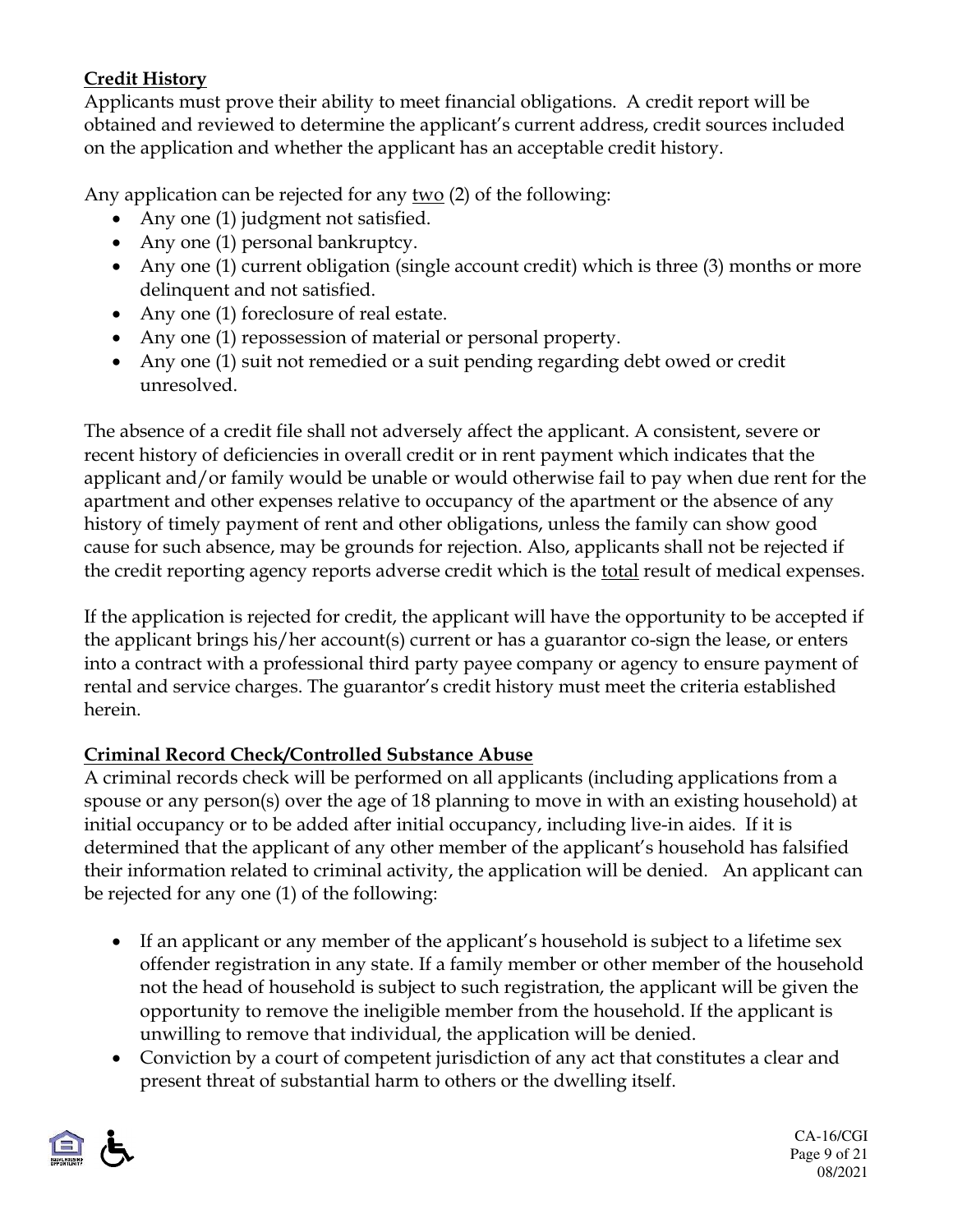- Conviction by a court of competent jurisdiction of the illegal manufacturing or distribution of a controlled substance as defined in federal law.
- Conviction by a court of competent jurisdiction of an alcohol or drug-related activity which constitutes a clear and present danger to others or the dwelling itself. If there is reasonable cause to believe that a household member's behavior, from abuse or pattern of abuse of alcohol, may interfere with the health, safety, and right to peaceful enjoyment by other residents, the applicant or application will be rejected. The screening standards must be based on behavior, not the condition of alcoholism or alcohol abuse.
- Classification by a court of competent jurisdiction as a sex offender.
- Record of any conviction, which involved injury to a person or property:
	- o Misdemeanor See Figure 1, Page 11
	- o Felony See Figure 1, Page 11
- Record of any conviction regarding substantial physical damage to the property of others – See Figure 1, Page 11
- Record of any conviction regarding the interference with the peaceful and quiet enjoyment of the premises – See Figure 1, Page 11
- Record of any conviction, which involved harm to a child See Figure 1, Page 11
- Record of any conviction, which involved harm to an animal See Figure 1, Page 11

An applicant reporting a current substance abuse related problem for which treatment is not being sought or currently engaging in illegal drug use for which treatment is not being sought will have his/her application rejected.

Based on a record of prior conviction(s), if there is reasonable cause to believe that a household member's illegal use or pattern of illegal use of a drug will interfere with the health, safety, or right to peaceful enjoyment of the premises by other residents, the application will be rejected.

Any record that the applicant and/or member of the household has been convicted of the illegal manufacture or distribution of a controlled substance will be grounds for rejection of an application. Also, any record of conviction related to alcohol abuse, which manifests conduct that poses clear and present threat to the health or safety of other tenants or to the dwelling unit, will be grounds for rejection of an application.

Any application, including applications from a spouse or any person(s) over the age of 18 planning to move in with an existing household, may be rejected for any conviction(s) that reflect acts of violence, sexual offenses, or any other conduct, which establishes a pattern that poses a direct threat to the health or safety of other tenants, the dwelling itself, management, or to the community at large – See Figure 1. All applicant household members will be screened for criminal histories and national sexual offender registrations.

Any applicant with any record of eviction in the last ten (10) years from federally assisted housing for drug-related criminal activity will be rejected in accordance with federal regulations.



CA-16/CGI Page 10 of 21 08/2021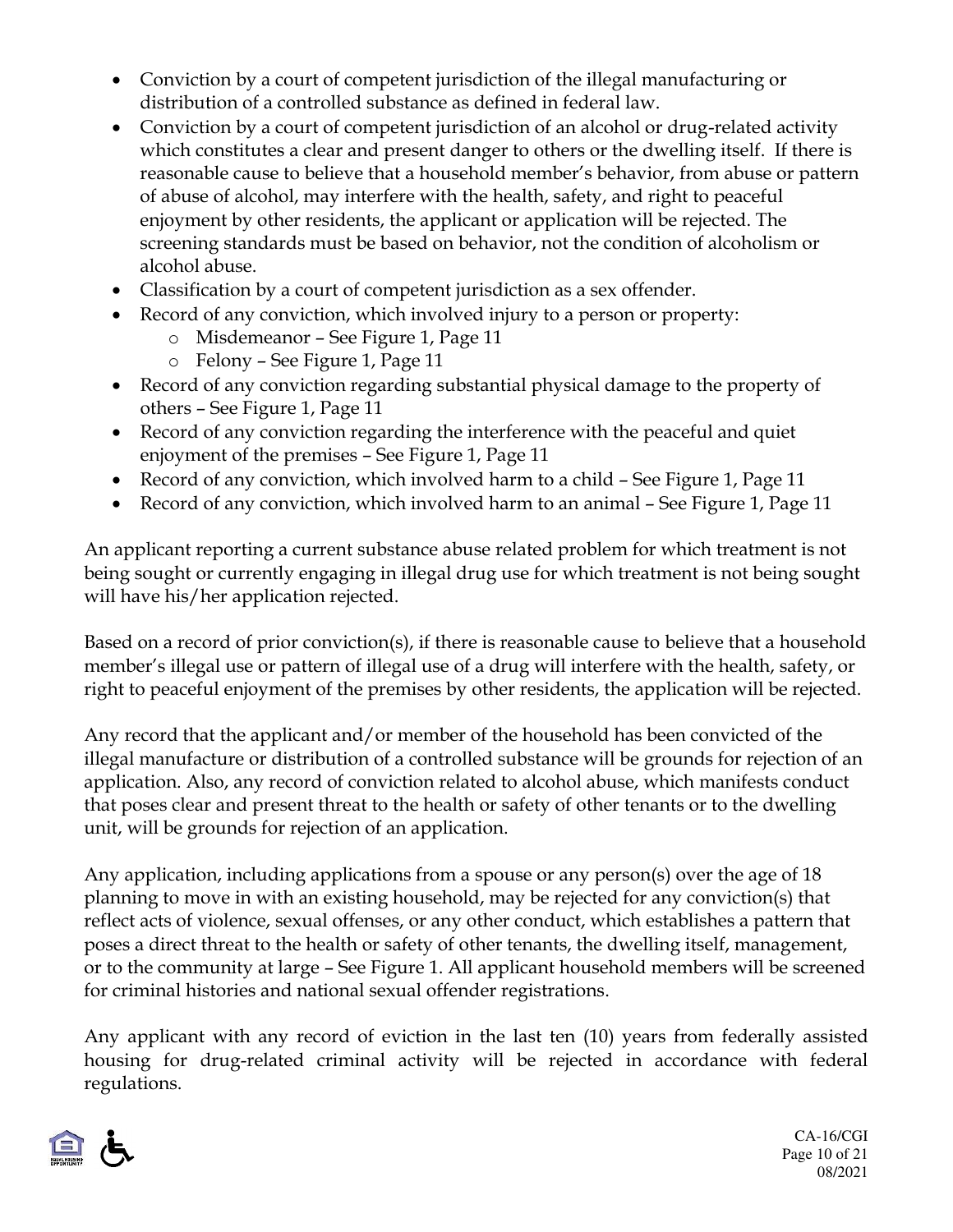| Figure 1                                     |                   |                               |  |  |
|----------------------------------------------|-------------------|-------------------------------|--|--|
| <b>Offenses</b>                              | Felony<br>(Years) | <b>Misdemeanor</b><br>(Years) |  |  |
| 1.) Ars on                                   | 40                | 40                            |  |  |
| 2.) Assault and/or Battery                   | 20                | 5                             |  |  |
| 3.) Burglary                                 | 40                | 10                            |  |  |
| 4.) Crimes Against Animals                   | 40                | 10                            |  |  |
| 5.) Crimes against Children                  | 40                | 10                            |  |  |
| 6.) Destruction/Damage/Vandalism of Property | 10                | 3                             |  |  |
| 7.) Disturbance to Peace and Order           | 10                | 3                             |  |  |
| 8.) Domestic Crimes                          | 20                | 5                             |  |  |
| 9.) Drug Posession                           | 20                | 5                             |  |  |
| 10.) Harassment                              | 20                | 5                             |  |  |
| 11.) Homicide                                | 40                | 40                            |  |  |
| 12.) Kidnapping                              | 40                | 40                            |  |  |
| 13.) Robbery                                 | 40                | 10                            |  |  |
| 14.) Theft/Larceny                           | 20                | 5                             |  |  |
| 15.) Weapons                                 | 40                | 10                            |  |  |
| 16.) Any Offense Not Listed                  | 20                | 5                             |  |  |

## **DISAPPROVED APPLICATIONS**

In the event an application is disapproved the Manager or designee shall notify the applicant in writing. Such writing shall clearly state the reason(s) why the application was disapproved. If an applicant is not satisfied with the notification, the grievance procedure requires that the applicant may, within fourteen (14) calendar days of the mailing date of the written notification, request a conference or the applicant may respond in writing. At the conference with the Regional Director, or in the applicant's written response, the applicant shall have the opportunity to explain or to demonstrate why the application should be approved. Before a final determination is made relative to any application, favorable changes may be considered relative to the family's behavior pattern, time lapse since an offense, and other extenuating circumstances in evaluating the information obtained during the screening process to assist in determining the acceptability of an applicant for tenancy. After the conference or review of the applicant's written response, if the explanation is accepted as satisfactory, the application shall be processed further. However, if the explanation is not deemed satisfactory, the applicant shall be notified in writing within five (5) calendar days of the conference or receipt of the applicant's written response. Again, such notice shall clearly state the reason(s) why the application was disapproved. After the conference or after review of the written response referred to above, no person or family member shall be entitled to any further review of the determination with respect to any application for occupancy. However, the applicant and/or family may seek redress through various federal, state, and/or local agencies or courts. Persons with disabilities have the right to request reasonable accommodations to participate in the informal hearing process.



CA-16/CGI Page 11 of 21 08/2021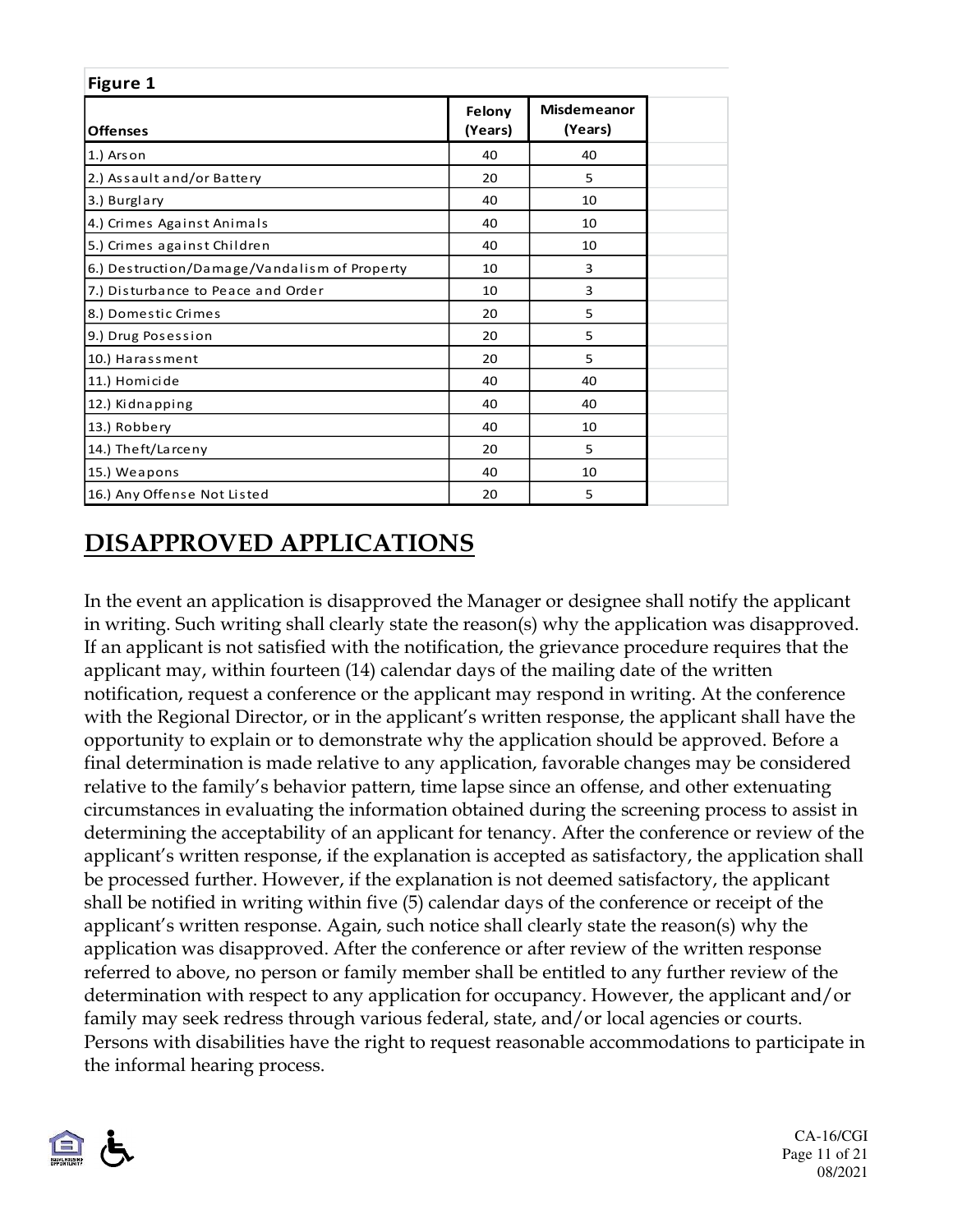# **WAITING LIST POLICY AND PROCEDURE**

 Upon receipt of the completed application, the owner/agent will make a preliminary eligibility determination before adding the household to the waiting list or initiating final eligibility tasks. This includes reviewing the application to ensure there are no obvious factors that would make the applicant ineligible. If a preliminary review indicates that a household appears eligible for tenancy, but units of an appropriate size are not available, the owner/agent will place the household on the waiting list. Applicants are placed on a waiting list in order of application date and time, and the owner/agent will notify the household when an appropriate unit becomes available. At this time, all eligibility and screening criteria will be reviewed before a final eligibility determination is made.

Applicants will be informed of the process to be placed on the Arlington County and Fairfax County waiting lists for a project based rental subsidy through the RAD or TPV programs. The rental subsidy through Arlington County or Fairfax County may not be available to the applicant upon move-in as the start of the rental subsidy is based on the applicant's position on the Counties' waiting list. In the event that the rental subsidy does not begin at the time of move-in, the applicant is expected to pay the LIHTC rental rate. If the applicant is unable to pay the LIHTC rental rate, the applicant may decline the apartment and remain in the same position on the Culpepper Garden waiting list until their rental subsidy program voucher is approved to begin.

Except as noted above, an applicant who refuses an apartment on the first offer will be dropped to the end of the waiting list. An applicant who refuses an apartment when offered for a second time, without good cause, will be removed from the waiting list. Good cause is defined as inability to pay the LIHTC rent without a rental subsidy, an accident, illness, or any other verifiable circumstance beyond the control of the applicant. In order to be placed back on the waiting list, a new application would have to be submitted and eligibility re-verified.

Current residents of CG1 Restoration LP, CG1 Restoration LPI, or CG1 Restoration LPII who have submitted a unit transfer request and who are in good standing and deemed eligible for the transfer are given preference on the waiting list. Management must give priority to current resident of CG1 Restoration LP, II, or III residing in a unit that has been determined uninhabitable due to flood, fire or other natural disaster or when a unit is designated for rehabilitation or repair.

Applicants that have been approved by Arlington County or Fairfax County for RAD or TPV subsidy, respectively, and that have been referred to Culpepper Garden, will be given preference on the waiting list. Applicants referred will be processed in the order they are received from Arlington County and/or Fairfax County by Culpepper Garden.

At the time a unit becomes available, the Owner/Agent will offer the unit based on the following:

1) Current CG1 Restoration LP, II, or III residents

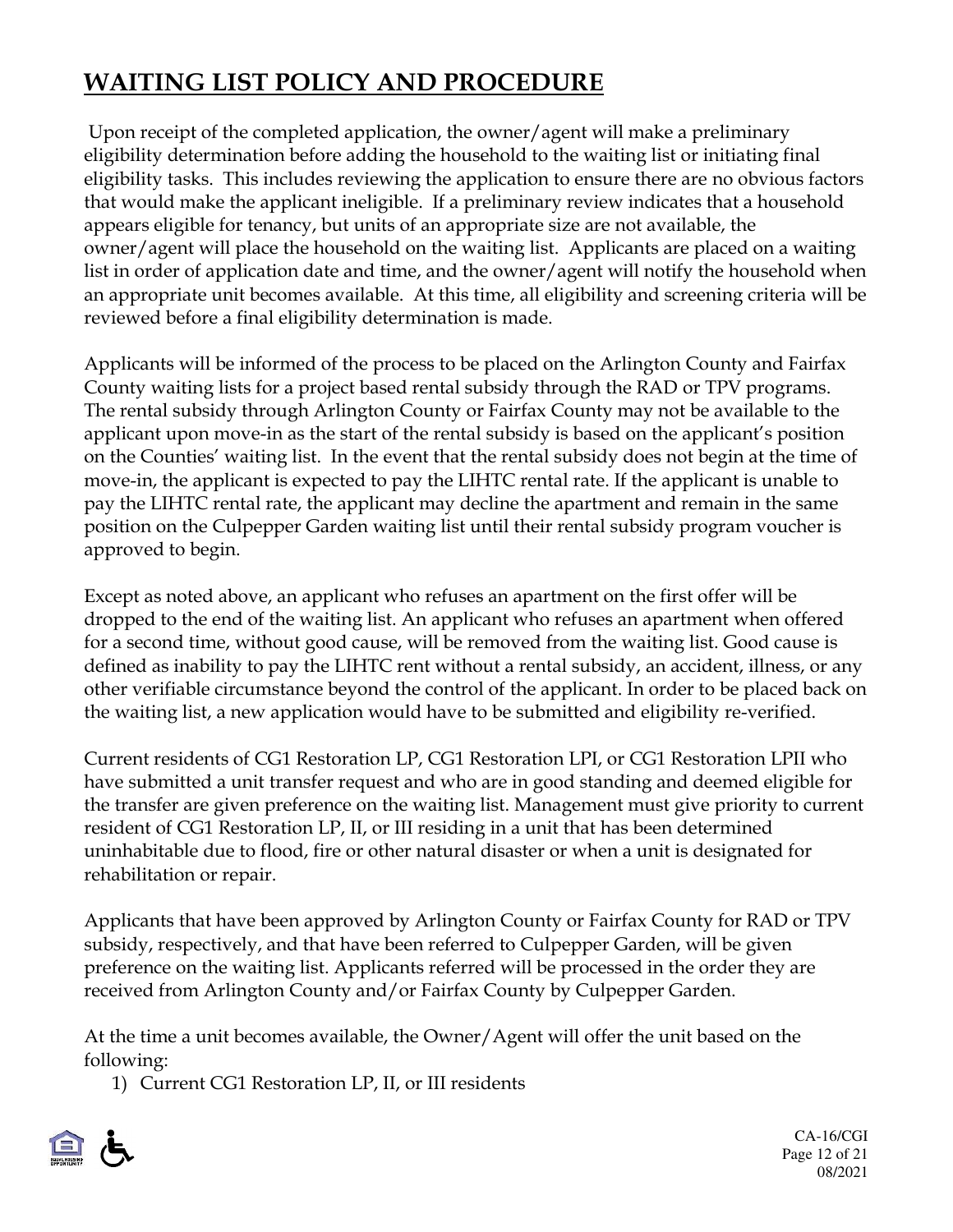- 2) Applicants that have been approved by Arlington County or Fairfax County for RAD or TPV subsidy, respectively, and that have been referred to Culpepper Garden unless there are no remaining project-based RAD or TPV subsidies to be utilized.
- 3) Applicants from the CG1 Restoration LP waiting list

It is the policy of the owner/agent to administer its waiting list as required by HUD and VH requirements. The owner/agent will update the waiting list annually, removing the names of those who are no longer interested in or no longer qualify for housing.

Applicants on the waiting list must contact the property every six months to state the applicant's desire to remain on the waiting list by:

- Phone at *703/528-0162 (*Virginia Relay 1-800-828-1120)
- First class mail at *4435 N. Pershing Drive, Arlington VA 22203*
- In person at *4435 N. Pershing Drive, Arlington VA 22203*
- Email at *bellison@culpeppergarden.org*

If the applicant fails to contact the management office to indicate the desire to remain on the waiting list, the head of household, as indicated on the application, will be contacted by telephone or letter at least annually inquiring if the household wishes to remain on the waiting list. If a letter is sent, applicants will have ten (10) days from the date of the letter to respond. If the applicant fails to respond in ten (10) days, the applicant will be deemed ineligible and removed from the waiting list.

If this letter is unable to be delivered by the United States Postal Service, the applicant will be deemed ineligible and removed from the waiting list.

Once removed, in order for an applicant to be placed back on the waiting list, the applicant must contact the CG1 Restoration LP office to schedule an appointment to fill out a new application. CG1 Restoration LP will re-verify the applicant's eligibility. Once eligibility is established, the applicant's name will be placed at the end of the waiting list.

In addition, the applicant household must contact the property, in writing, if any information on the application changes (i.e. number of household members, number of future household members, criminal history, income, etc.).

If the household composition changes, the owner/agent will:

- update the waiting list information,
- decide whether the household needs the same or a different unit size, and
- determine if the applicant qualifies to remain on the wait list.

If, as a result of the household composition change, it is determined that the household will be on the waiting list for a different size unit than originally indicated, the household will be added to the bottom of the waiting list for the new unit size.

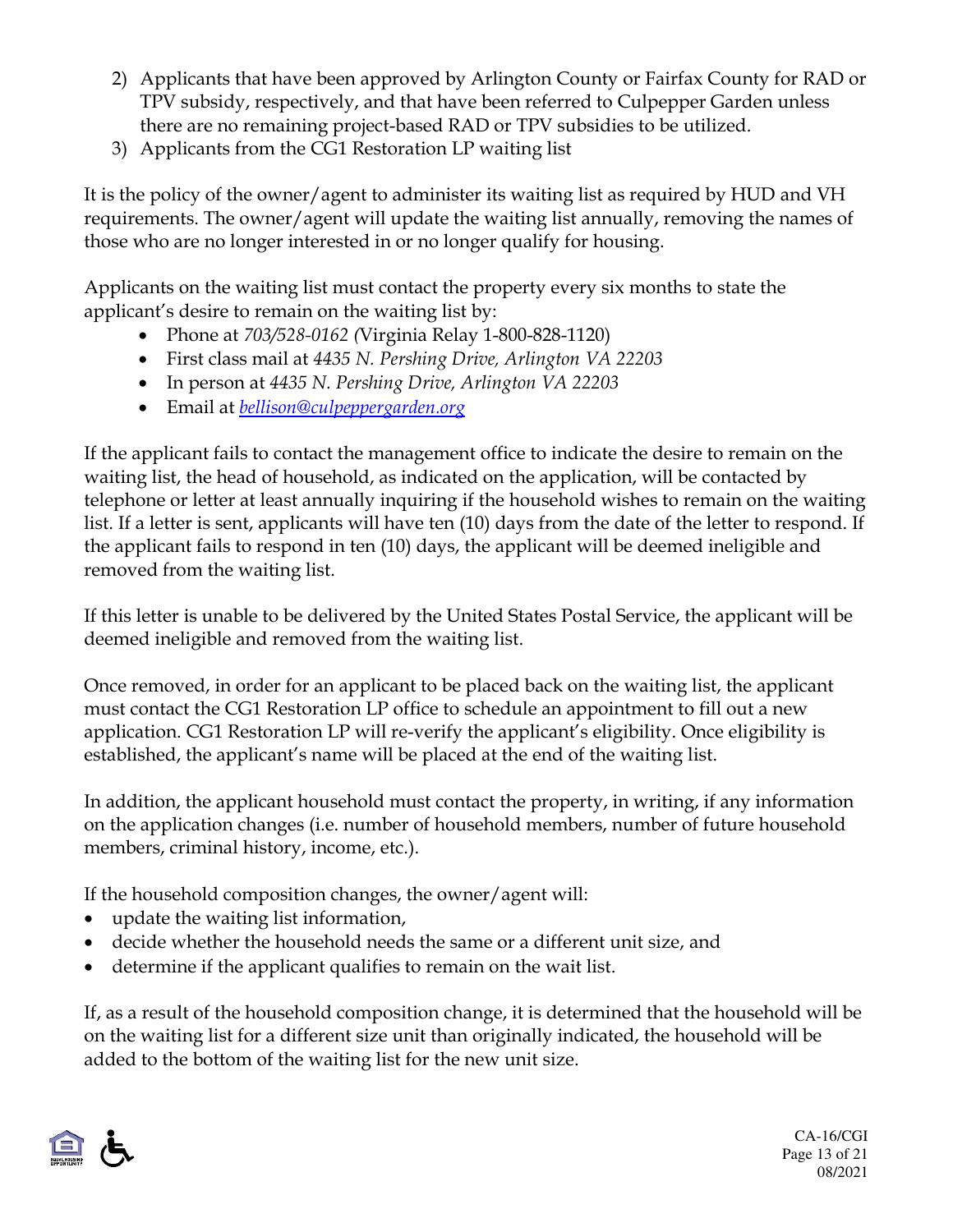If, through subsequent interviews, management determines that the applicant household failed to update information provided on the application that would affect household composition, eligibility, preference, or unit size, the applicant household will be rejected and removed from the waiting list.

When a unit becomes available, management will contact the next three (3) households on the waiting list, and those households will be required to meet with management for an eligibility interview. If there is no response within 72 hours, the next applicant will be contacted. The interview shall be conducted in accordance with the HUD Handbook 4350.3 Rev. 1, Chg. 4. After the preliminary eligibility determination, no decisions to accept or reject applications shall be made until information presented by the applicant on the application has been verified.

When eligibility is determined, available units may be offered over the phone. If the owner/agent is unable to contact the household within 72 hours, the offer will be cancelled and the apartment will be offered to the next applicant based on the selection criteria described above.

If a household fails to take possession of the apartment within 72 hours of the agreed date and time, the applicant household will be rejected and removed from the waiting list, and the apartment will be offered to the next household on the waiting list. This includes unit transfers.

#### **Opening/Closing of the Waiting List**

CG1 Restoration LP may close the waiting list by publishing its intent in a publication likely to be read by potential applicants (e.g. the local newspaper and/or other distributed publications). When the waiting list has diminished to a level that the owner wishes to resume accepting applications, its intent to reopen is published following the same procedures as those for closing the waiting list. During the period the waiting list is closed, the owner/agent will not maintain, and is not required to maintain, a list of individuals who wish to be notified when the waiting list is reopened.

# **OCCUPANCY POLICIES**

The House Rules for CG1 Restoration LP contain occupancy and residency policies. House Rules are an attachment to the lease and may be changed by action of the Board of Directors/Owner in compliance with applicable rules and regulations. Owner/agents must give residents written notice 30 days prior to implementing new house rules. Several important occupancy policies are outlined below:

#### **Smoke Free Housing**

- Smoking or use of lighted tobacco products is permitted in designated outdoor areas.
- Smoking or use of tobacco products is not permitted in individual apartments, patios, balconies, or any other indoor or outdoor area not designated.

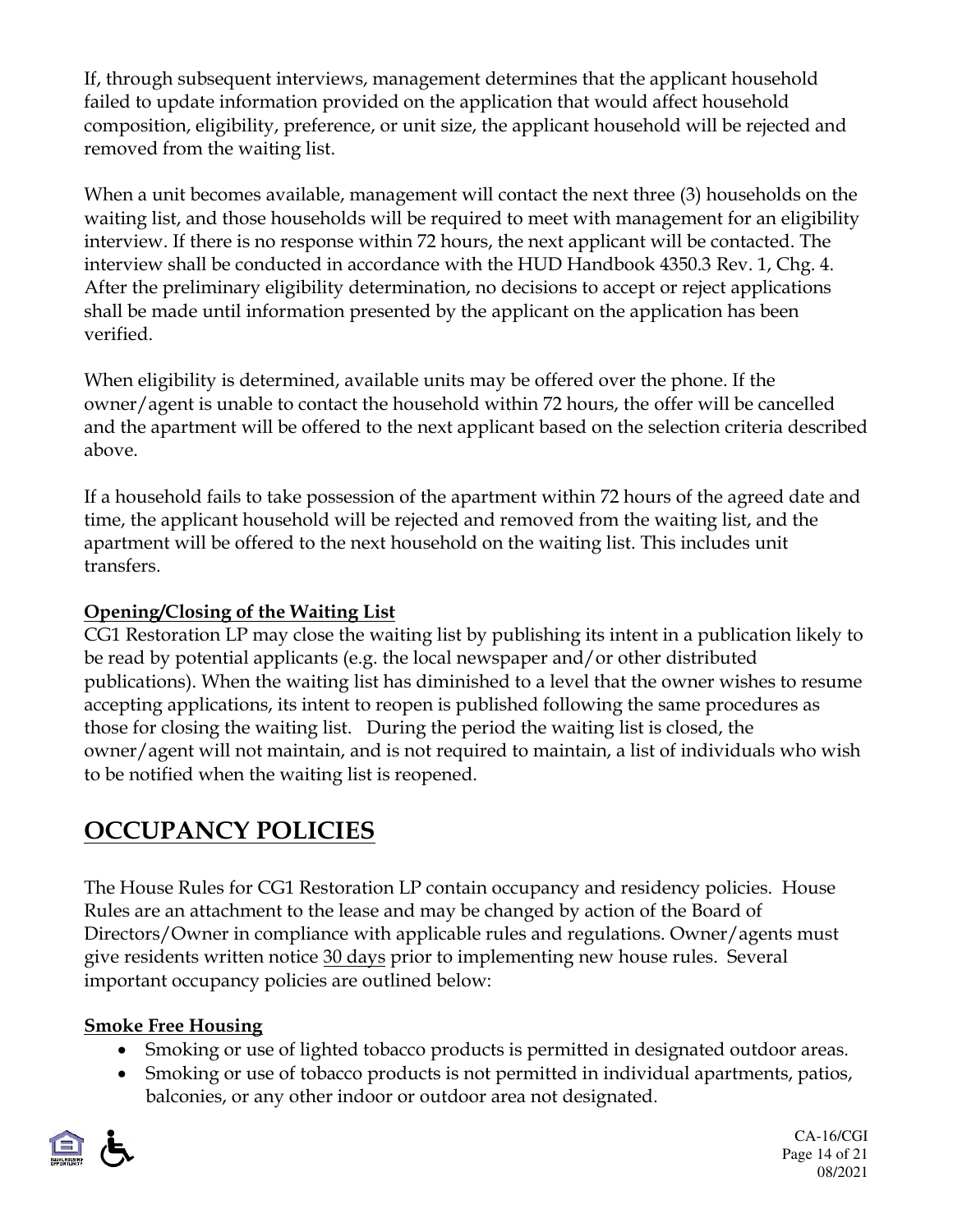- Smoking is not permitted where oxygen is in use or where oxygen is stored.
- Smoking shall include the inhaling, exhaling, or carrying of any lighted cigarette, ecigarette, cigar, pipe, other tobacco products, marijuana including medical marijuana, herbal smoking products, or other legal or illegal substances.
- This policy applies to all applicants, residents, guests, staff, and service persons.

#### **Unit Inspections**

All apartments must undergo a move-in and move-out inspection by Management. These inspections include interior inspections. There will also be semi-annual inspections, and from time to time, HUD, VH and/or the Contract Administrators will conduct an inspection.

Apartments must be decent, safe and sanitary. The following housing quality standards will be noted at inspection: evidence of insect infestation; excessive clutter; excessive trash; appearance of water or other clues that signal unsanitary or unsafe conditions; damages to the equipment or apartment other than normal wear and tear. Residents are expected to maintain clean apartments and appliances. Failure to maintain a decent, safe and sanitary apartment is a violation of the lease.

#### **Apartment Transfers**

Current residents can be considered for a unit transfer when a change in family size or family composition occurs or the physician certifies a disability requiring a unit with special accessibility features. Once approved for a unit transfer, the resident is placed on the waiting list and will be given priority over non-resident applicants for the appropriate size/type unit on the waiting list.

Once a household is placed in the unit size/type requested, the applicant will not be approved to move to another size/type unit unless there is:

- a change in household size and/or composition that renders the current unit size too small or too large for the household based on the Occupancy Standards,
- a need for a different unit because of a verified medical condition,
- a need for a different unit because of a verified requirement for an accessible unit,
- a need to move to a non-accessible unit because the accessibility features in the current unit are no longer required by the household, or
- a need for the owner/agent to move a resident in an accessible unit who does not require the accessible unit features in order to accommodate a resident who requires the accessible features, or
- a request to move one or more adult members from one unit to establish a separate household in another unit.

The resident is obligated to pay all costs associated with the unit transfer unless the resident is transferred as a reasonable accommodation to a household member's disability or unless a move from an accessible unit to a non-accessible unit is required to accommodate a resident needing the accessibility features of an accessible unit. In these cases, the owner must pay the

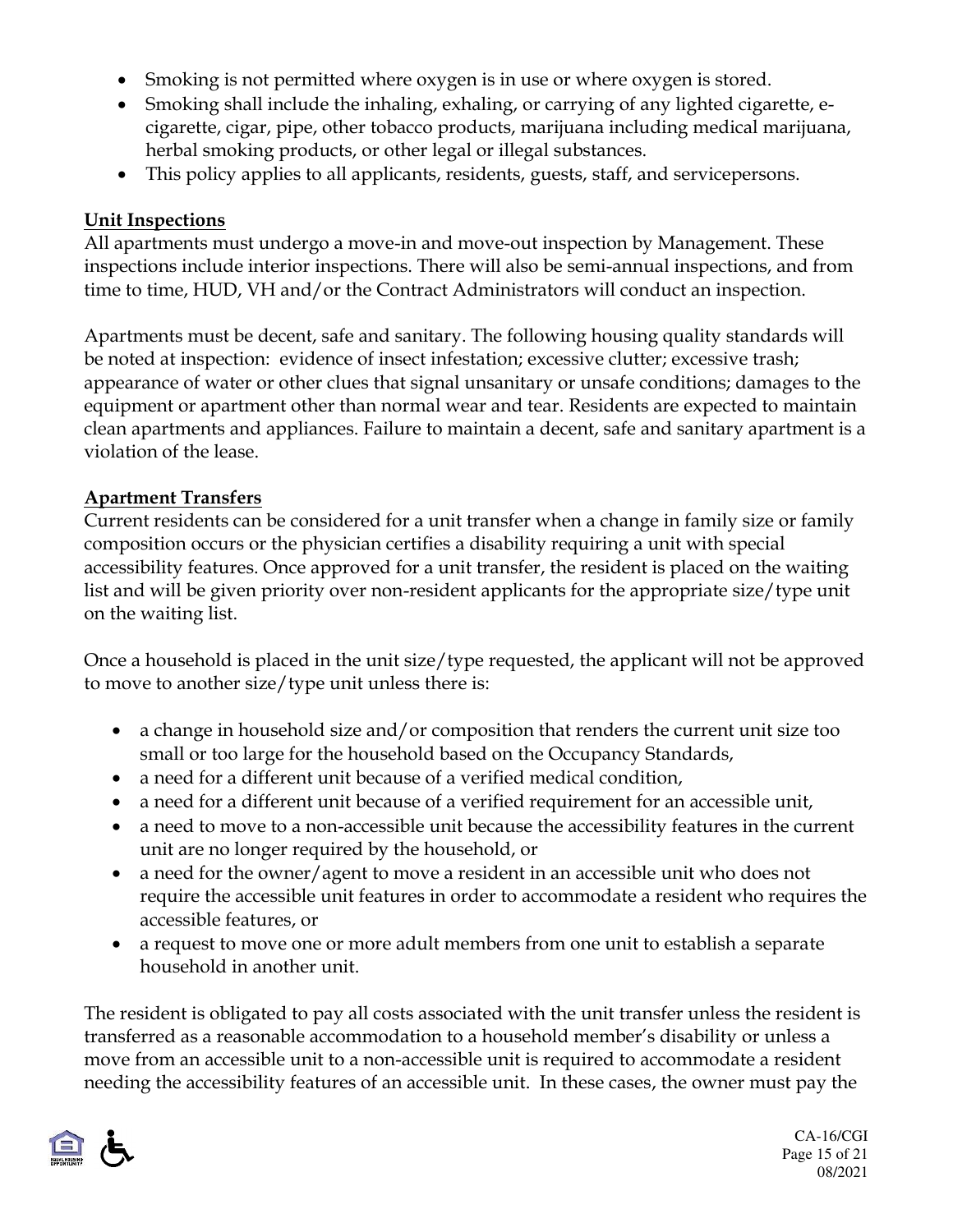costs associated with the transfer unless doing so would be an undue financial and administrative burden.

#### **Live-in Aides**

If the resident plans to include a live-in aide, the resident must notify Management prior to moving the Live-in Aide into the unit. Children of Live-in Aides are not permitted to occupy the unit. Live-in aides must complete the Live-In Aide documentation and participate in screening and other verifications, as required.

#### **Guest Policy**

Residents may house invited guests on a temporary basis. However, any one guest shall not be housed for a period exceeding fourteen (14) days in a 12 month period.

#### **Late Charges**

Rent is due on the first day of the month, not to be paid after the fifth day of the month. If the rent is received by Management after the fifth day of the month, a late fee will be assessed. Postmarks will not be considered.

#### **Form of Payment**

No cash is accepted. Residents may pay with a personal check or guaranteed funds (i.e. money order, cashier's check, bank check). If the resident's check is returned for insufficient funds, Management can require all future payments be made with guaranteed funds as described above. Management will charge a fee on the second occurrence of insufficient funds and each additional time thereafter. The fee will not exceed the actual charge imposed by Management's banking institution.

#### **Security Deposits**

At the time of move-in, residents are required to pay a security deposit equal to one month's rent. The amount of the security deposit established at move-in does not change when a resident's rent changes.

An applicant will be rejected if he/she does not have sufficient funds to pay the deposit. Owner/agent requires security deposits to be paid in full, prior to move-in. If unable to pay in full, the owner/agent may accept payment of security deposits in three (3) monthly installments as agreed upon by the owner/agent and the applicant. Any default in such payments will result in termination of the application and/or lease agreement.

The pet rules may require residents to pay a refundable pet deposit but applies only to those residents who own or keep pets in their units. This deposit is in addition to any additional financial obligation generally imposed on residents of the property.

No pet deposit will be required for Service Animals. Written certification stating eligibility and the need for a Service Animal as stated in HUD Handbook 4350.3, Rev. 1, Chg. 4, is required.



CA-16/CGI Page 16 of 21 08/2021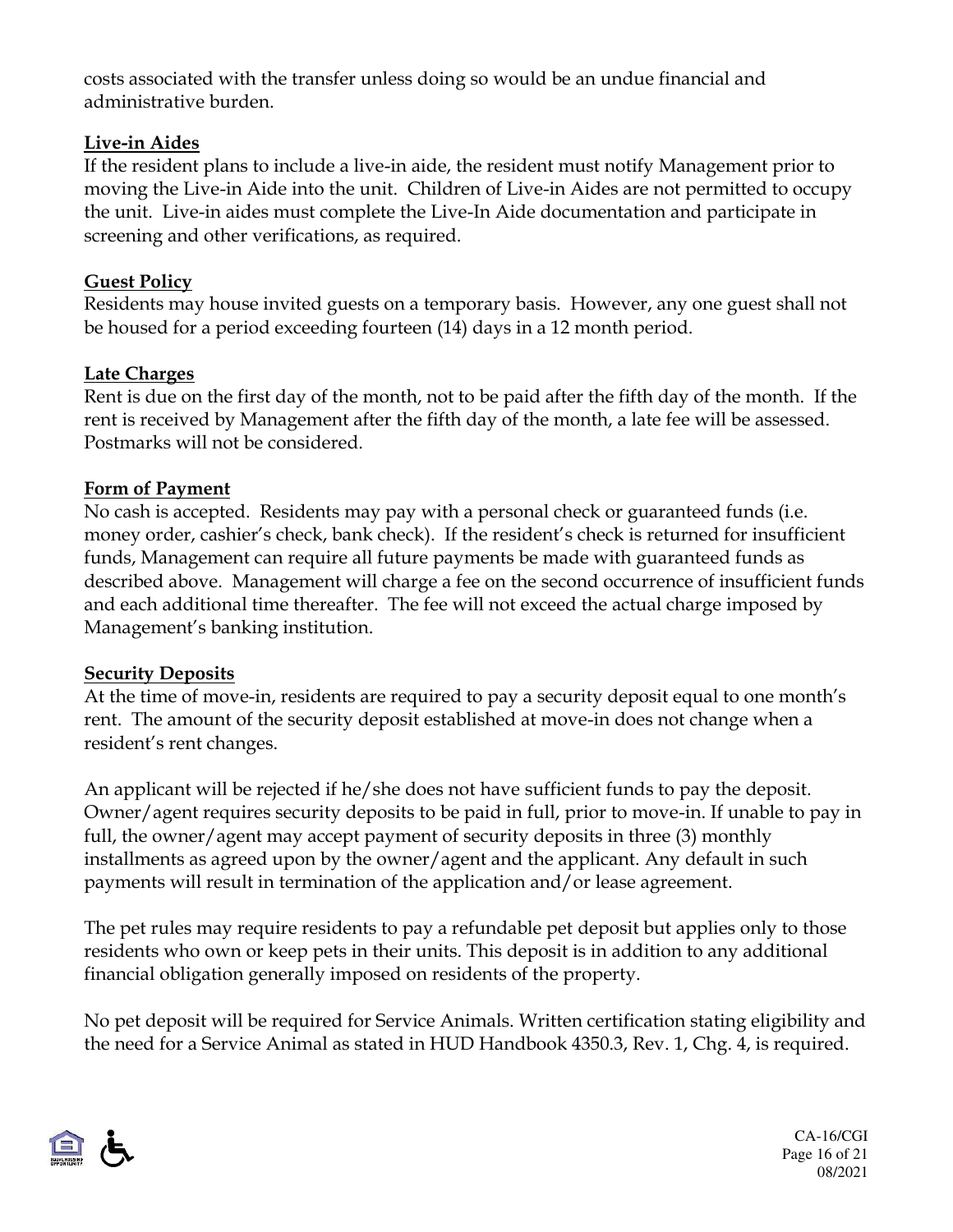All security deposit funds will be placed in a segregated interest-bearing account by Management. The interest rate may vary. Security deposits are refundable; however, there are circumstances which may prohibit a full or partial refund:

- The tenant must provide Management with a forwarding address
- Management may use the security deposit as payment for any unpaid rent or other amounts the resident may owe under the lease
- Within 30 days after the move-out date, Management will provide the resident with a detailed list of the total deposit on record with accrued interest; less (as applicable) any unpaid rent and other amounts owed under the lease and less damages to the unit above normal wear and tear. If the security deposit is insufficient to pay amounts owed in full, the resident is responsible for paying the outstanding balance.

If a disagreement with regards to the security deposit refund occurs, the resident has the right to discuss this with Management in an informal hearing. Persons with disabilities may request a reasonable accommodation in order to participate in the hearing.

# **FALSE INFORMATION**

False information given on the application is, in itself, grounds for refusal of the application or termination of tenancy.

Any application, including applications from a spouse or any person(s) over the age of 18 planning to move in with an existing household, may be rejected for any willful misrepresentation by the applicant in the application procedure for the apartment.

Any information provided by the applicant that verification proves to be false, inaccurate, misleading, incomplete, or in any way untrue may be used to disqualify the applicant for admission on the basis of alleged fraud and/or misrepresentation.

The owner/agent considers false information about the following to be grounds for rejecting an applicant:

- Income, assets, household composition
- Age
- Citizenship, naturalization and/or eligible immigration status
- Student Status
- Criminal History
- Sexual Offender Status
- Landlord History

Unintentional errors that do not cause preferential treatment will not be used as a basis to reject applicants.

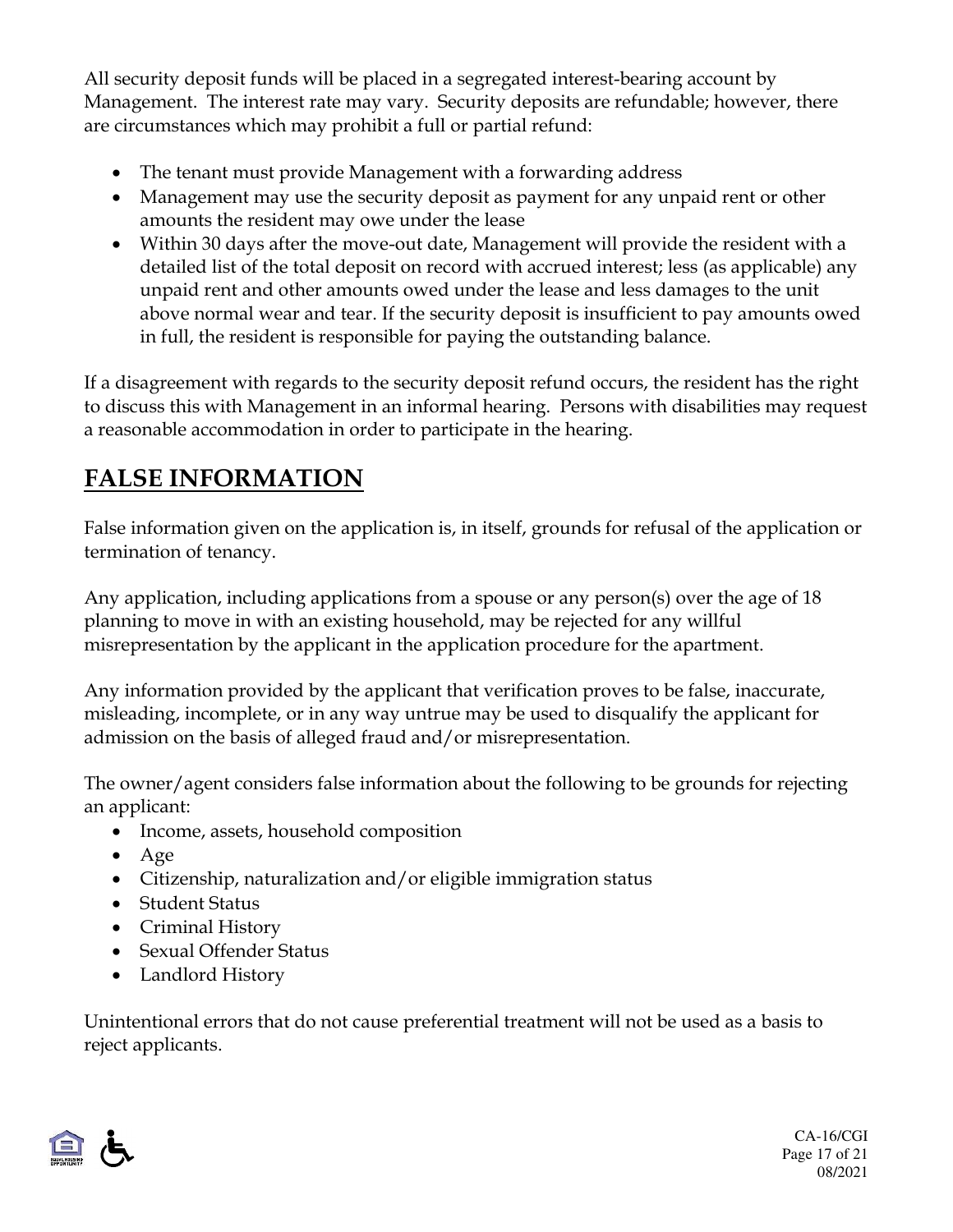# **CHANGES TO RESIDENT SELECTION PLAN**

VH prior consent is required to revise the Resident Selection Plan. Once VH approval is received, notification of significant changes to the Resident Selection Plan will be mailed to all applicants on the waiting list in the event it is necessary for changes to be made.

Accompanying this notice will be a copy of the new criteria. Copies of the new plan will be posted in the Rental Office for inspection by all interested parties.

## **SECTION 504 OF THE REHABILITATION ACT OF 1973 AS AMENDED FOR AFFORDABLE HOUSING**

As receivers of federal financial assistance, management must comply with the Section 504 requirements.

The owner/agent will seek to identify and eliminate situations or procedures that create a barrier to equal housing opportunities for all. In accordance with Section 504, the owner/agent will make reasonable accommodations or modifications for individuals with handicaps or disabilities (applicants or residents).

In order for management's housing programs to be accessible to persons with hearing and speech impairments, staff must post in the Rental Office and distribute the Virginia Relay Service telephone numbers.

If an applicant for, or a resident of, housing believes that he/she has been subjected to discrimination prohibited by the 504 Regulations, the Fair Housing Amendments Act of 1988, the Title VIII of the Civil Rights Acts of 1968, or the Virginia Fair Housing Law, he/she may file a complaint in accordance with the procedures of the Department of Housing & Urban Development and/or the Virginia Fair Housing Office (when applicable). Housing Discrimination Complaint Form, HUD Form 903.1, is to be available at the Rental Office, as well as Virginia Fair Housing complaint forms. In addition to the formal complaint resolution process available through the Virginia Fair Housing Office, management has adopted an informal grievance procedure as follows:

If an applicant or a current resident has the need for the features of an accessible unit, the applicant or resident must complete a consent form to obtain physician verification of the need for the features of the mobility impaired unit pursuant to HUD Handbook 4350.3, Rev. 1, Chg. 4, definition of disability.

Reasonable accommodations for current residents in rules, policies, practices, or services may be requested from the Manager.

In the event that a request for accessibility, adaptability, or alteration is denied, the individual

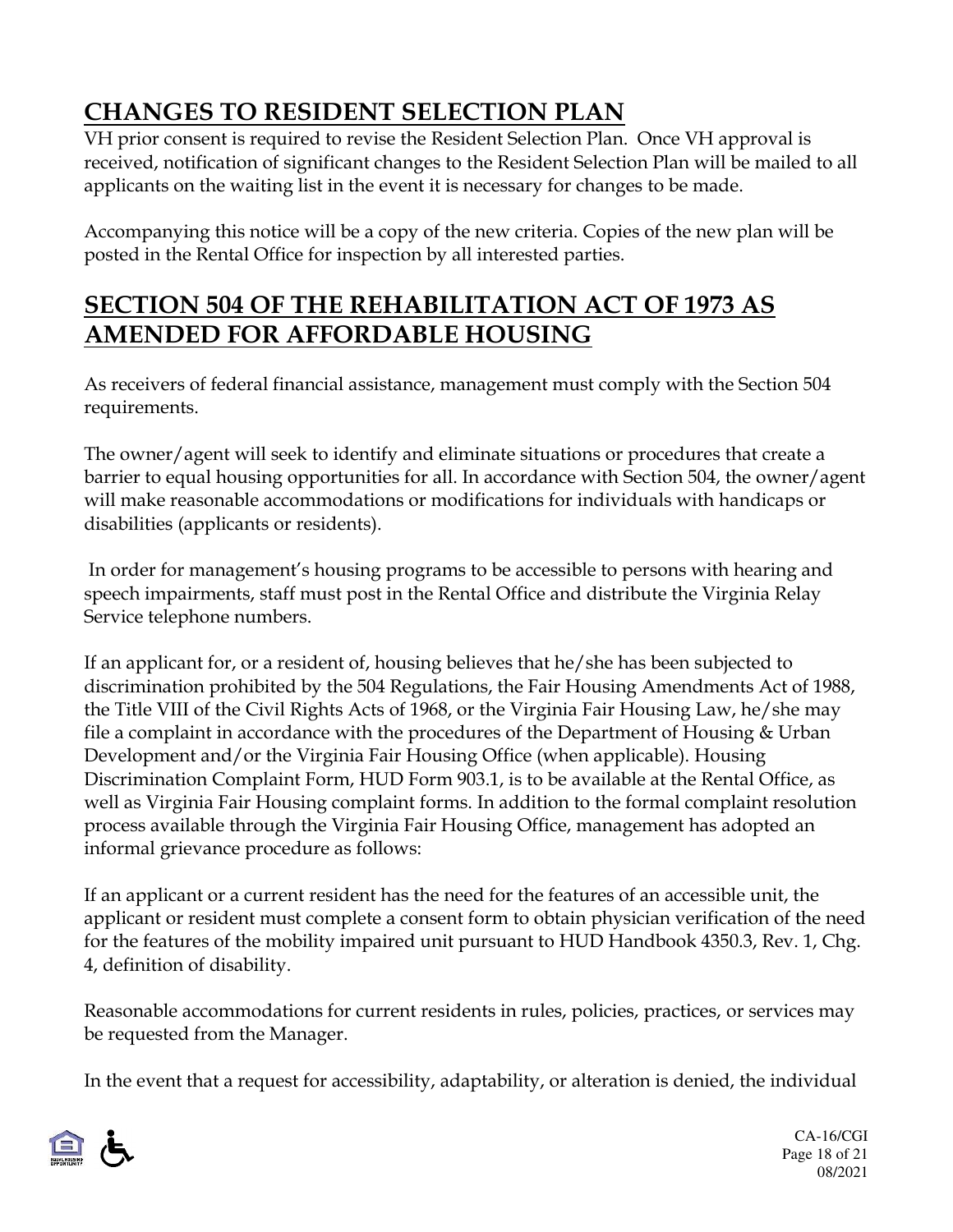or family shall be notified in writing. Such notice shall clearly state the reasons why the application and/or request for accessibility, adaptability, or alteration were denied. If the individual or family is not satisfied with notification, within fourteen (14) calendar days of the mailing date, a conference may be requested. At the conference, the individual or family shall have the opportunity to explain or demonstrate why the application and/or request for accessibility, adaptability, or alteration should be approved. After the conference, the application and/or request for accessibility, adaptability, or alteration will be reconsidered. After reconsideration, the applicant or resident will be notified in writing of management's decision. Again, such notice shall clearly state the reason(s) why the application and/or request were denied. After the conference, no person or family member shall be entitled to any further review of the determination with respect to any application for occupancy and/or request for accessibility, adaptability, or alteration with management. The individual and/or family, however, may seek redress through various Federal, State, and local agencies or courts.

The person named below has been designated to coordinate compliance with the nondiscrimination requirements contained in the HUD regulations implementing Section 504:

| PROPERTY:       | CG1 Restoration LP                           |
|-----------------|----------------------------------------------|
| <b>CONTACT:</b> | Becky Ellison                                |
| <b>ADDRESS:</b> | 4435 N. Pershing Drive, Arlington VA 22203   |
| PHONE:          | 703/528-0162 (Virginia Relay 1-800-828-1120) |
| FAX:            | 703/524-3671                                 |
| E-mail:         | bellison@culpeppergarden.org                 |

### **ELIGIBILITY OF STUDENTS**

Management must determine a student's eligibility for the LIHTC program at move-in and annual recertification. Applicants will be required to provide proof of student status for any and all members of the household claiming to be a student. If all members of the household are verified as full-time students, the household will be ineligible unless one or more of the following exclusions apply:

- Students are married and entitled to file a joint tax return (marriage certificate and/or tax return must be attached)
- At least one student is receiving Temporary Assistance to Needy Families (TANF)
- At least one student is participating in a program receiving assistance under the Job Training Partnership Act, Workforce Investment Act, or under other similar federal, state, or local program.
- Household consists of at least one student who was previously under foster care.
- At least one student is a single parent with child(ren) and this parent is not a dependent on someone else and the child(ren) is/are not dependent(s) of someone other than parent.

Full-time student households that are income eligible and satisfy one or more of the above conditions are considered eligible. If any household is comprised of all full time students and

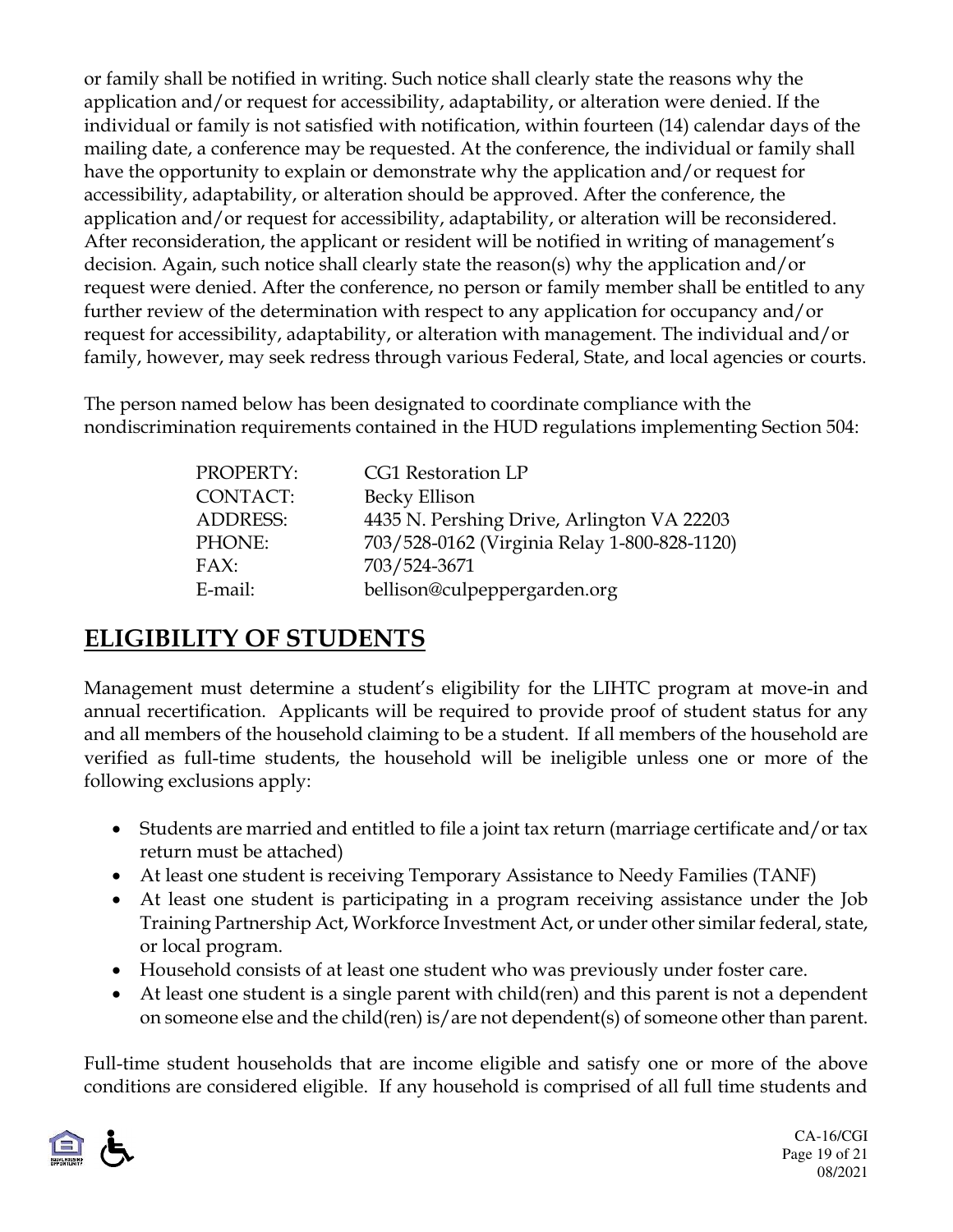answered "no" to all of the above conditions or verification does not support the exception indicated, the household is considered ineligible and will not qualify for residency.

### **COMPLIANCE WITH REQUIREMENTS OUTLINED IN THE VIOLENCE AGAINST WOMEN REAUTHORIZATION ACT OF 2013**

The Owner/agent understands that, regardless of whether state or local laws protect victims of violence, dating violence, sexual assault, or stalking, people who have been victims of violence have certain protections provided through the Violence Against Women Reauthorization Act of 2013 (VAWA). If any applicant wishes to exercise the protections provided in VAWA, he/she must contact the owner/agent immediately and the applicant must specify that he/she wishes to exercise these protections. The owner/agent is committed to ensuring that the Privacy Act is enforced in this and all other situations.

#### Certification and Confidentiality

When the owner/agent responds to a claim of protected status under VAWA, the owner/agent will request, in writing if appropriate, that the individual document the occurrence of domestic violence, dating violence, sexual assault, or stalking. The individual claiming rights under VAWA must certify their status as a victim and must provide information to verify his/her status as a victim using HUD Form 91066.

If the applicant received or attempted to receive assistance in addressing domestic violence, dating violence, sexual assault or stalking from a federal, state, tribal, territorial jurisdiction, local police or court, the applicant may submit written proof of this outreach in lieu of HUD form 91066. The applicant will have 14 days to submit the documentation.

The owner/agent will carefully evaluate abuse claims to avoid conducting an eviction based on false or unsubstantiated accusations.

The identity of the victim and all information provided to the owner/agent relating to the incident(s) of abuse covered under VAWA will be retained in confidence. Information will not be entered into any shared database nor provided to a related entity, except to the extent that the disclosure is requested or consented to by the victim in writing, required for use in an eviction proceeding or termination of assistance, or otherwise required by applicable law. The owner/agent will retain all documentation relating to an individual's domestic violence, rape, dating violence, sexual assault, or stalking in a separate secure location from other applicant/tenant files.

The owner/agent is required to attach the HUD-approved Lease Addendum, From HUD 91067, which includes the VAWA provisions, to each existing or new lease.



CA-16/CGI Page 20 of 21 08/2021